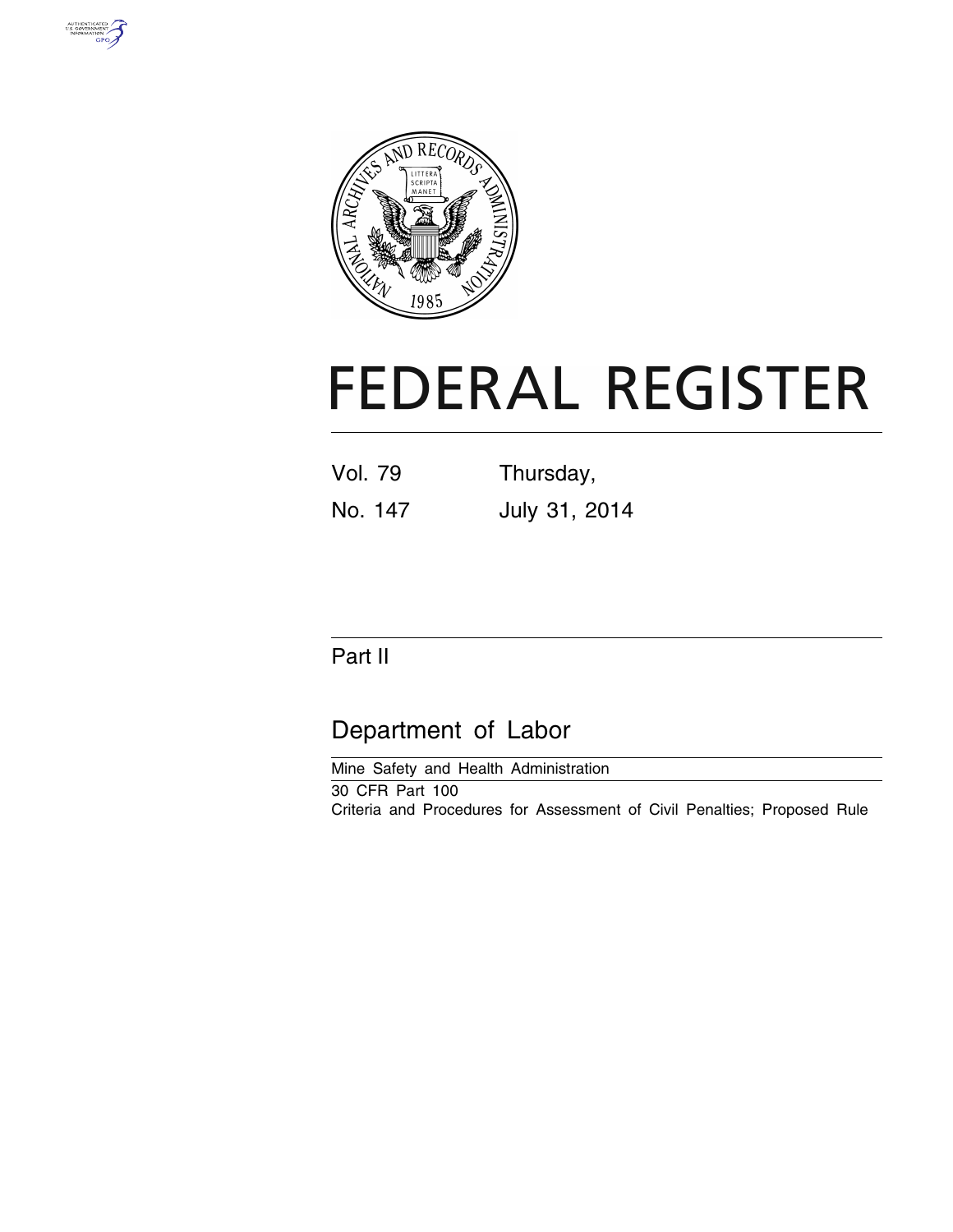# **DEPARTMENT OF LABOR**

#### **Mine Safety and Health Administration**

#### **30 CFR Part 100**

**[Docket No. MSHA–2014–0009]** 

#### **RIN 1219–AB72**

## **Criteria and Procedures for Assessment of Civil Penalties**

**AGENCY:** Mine Safety and Health Administration, Labor. **ACTION:** Proposed rule.

**SUMMARY:** The Mine Safety and Health Administration (MSHA) is proposing to amend its civil penalty regulation to simplify the criteria, which will promote consistency, objectivity, and efficiency in the proposed assessment of civil penalties and facilitate the resolution of enforcement issues. The proposal would place a greater emphasis on the more serious safety and health conditions and provide improved safety and health for miners. MSHA is also proposing alternatives that would address the scope and applicability of its civil penalty regulation.

**DATES:** All comments must be received or postmarked by midnight Eastern Daylight Saving Time on September 29, 2014.

**ADDRESSES:** Comments and informational materials must be identified with ''RIN 1219–AB72'' and sent to MSHA by one of the following methods:

• *Federal E-Rulemaking Portal: [http://www.regulations.gov.](http://www.regulations.gov)* Follow the on-line instructions for submitting comments for Docket Number MSHA– 2014–0009.

• *Electronic Mail: [zzMSHA](mailto:zzMSHA-comments@dol.gov)[comments@dol.gov.](mailto:zzMSHA-comments@dol.gov)* Include ''RIN 1219– AB72'' in the subject line of the message.

• *Mail:* MSHA, Office of Standards, Regulations, and Variances, 1100 Wilson Boulevard, Room 2350, Arlington, Virginia 22209–3939.

• *Facsimile:* 202–693–9441.

• *Hand Delivery or Courier:* MSHA, Office of Standards, Regulations, and Variances, 1100 Wilson Boulevard, Room 2350, Arlington, Virginia 22209– 3939, between 9:00 a.m. and 5:00 p.m. Monday through Friday, except Federal holidays. For hand delivery, sign in at the receptionist's desk on the 21st floor.

## **FOR FURTHER INFORMATION CONTACT:**

Sheila A. McConnell, Acting Director, Office of Standards, Regulations, and Variances, MSHA, at

*[mcconnell.sheila.a@dol.gov](mailto:mcconnell.sheila.a@dol.gov)* (email); 202–693–9440 (voice); or 202–693–9441 (facsimile).

# **SUPPLEMENTARY INFORMATION:**

# **Table of Contents**

- I. Availability of Information
- II. Background
- A. Statutory Background
- B. Regulatory Background III. Section-by-Section Analysis
- A. §§ 100.1 and 100.2; Scope and Purpose; Applicability
- B. General Discussion of § 100.3
- C. § 100.3(b) The Appropriateness of the Penalty to the Size of the Business of the Operator Charged
- D. § 100.3(c) History of Previous Violations
- E. § 100.3(d) Negligence
- F. § 100.3(e) Gravity
- G. § 100.3(f) Demonstrated Good Faith of the operator in abating the violation
- H. § 100.3(g) Penalty Conversion Table I. § 100.3(h) The Effect of the Penalty on the Operator's Ability to Continue in
- Business J. § 100.4 Unwarrantable Failure and
- Immediate Notification IV. Proposed Alternatives to Change the
- Scope, Purpose, and Applicability of this Part
- A. Regulatory Background and Commission Precedent
- B. Proposed Alternatives to the Existing Approach to §§ 100.1 and 100.2
- V. Preliminary Regulatory Economic Analysis
	- A. Executive Order 12866: Regulatory Planning and Review and Executive Order 13563: Improving Regulation and Regulatory Review
	- B. Population at Risk
- C. Benefits
- D. Projected Impacts
- VI. Feasibility
- VII. Regulatory Flexibility Analysis and Small Business Regulatory Enforcement Fairness Act
	- A. Definition of a Small Mine
- B. Factual Basis for Certification
- VIII. Paperwork Reduction Act of 1995
- IX. Other Regulatory Considerations
	- A. The Unfunded Mandates Reform Act of 1995
	- B. Executive Order 13132: Federalism
	- C. The Treasury and General Government Appropriations Act of 1999: Assessment of Federal Regulations and Policies on Families
	- D. Executive Order 12630: Government Actions and Interference With Constitutionally Protected Property Rights
	- E. Executive Order 12988: Civil Justice Reform
	- F. Executive Order 13045: Protection of Children From Environmental Health Risks and Safety Risks
	- G. Executive Order 13175: Consultation and Coordination With Indian Tribal Governments
	- H. Executive Order 13211: Actions Concerning Regulations That Significantly Affect Energy Supply, Distribution, or Use
	- I. Executive Order 13272: Proper Consideration of Small Entities in Agency Rulemaking

#### **I. Availability of Information**

*Public Comments:* MSHA posts all comments without change, including any personal information provided. Access comments electronically at *[http://www.msha.gov/](http://www.msha.gov/currentcomments.asp) [currentcomments.asp](http://www.msha.gov/currentcomments.asp)* and on *[http://](http://www.regulations.gov) [www.regulations.gov.](http://www.regulations.gov)* Review comments in person at the Office of Standards, Regulations, and Variances, 1100 Wilson Boulevard, Room 2350, Arlington, Virginia. Sign in at the receptionist's desk on the 21st floor.

*Email Notification:* MSHA maintains a list that enables subscribers to receive an email notification when the Agency publishes rulemaking documents in the **Federal Register**. To subscribe, go to *[http://www.msha.gov/subscriptions/](http://www.msha.gov/subscriptions/subscribe.aspx) [subscribe.aspx](http://www.msha.gov/subscriptions/subscribe.aspx)*.

#### **II. Background**

#### *A. Statutory Background*

Section 104 of the Federal Mine Safety and Health Act of 1977 (Mine Act) requires MSHA to issue citations or orders to mine operators for any violations of a mandatory safety or health standard, rule, order, or regulation promulgated under the Mine Act. On issuing a citation or order, the Secretary's authorized representative (inspector) specifies a time for the safety or health condition to be abated. Sections 105 and 110 of the Mine Act require MSHA to propose a civil penalty for these violations. The Mine Act further requires assessment of civil penalties for violations. The following six criteria listed in §§ 105(b)(1)(B) and 110(i) of the Mine Act are used to determine civil penalties:

(1) The appropriateness of the penalty to the size of the business of the operator charged;

(2) The operator's history of previous violations;

(3) Whether the operator was negligent;

(4) The gravity of the violation; (5) The demonstrated good faith of the operator charged in attempting to achieve rapid compliance after notification of a violation; and

(6) The effect of the penalty on the operator's ability to continue in business.

30 U.S.C. 815(b)(1)(B), 820(i).

MSHA proposes a civil penalty assessment for each violation. On receipt of the proposed assessment, the mine operator has 30 days to contest the assessment before the Federal Mine Safety and Health Review Commission (Commission), an independent adjudicatory agency established under the Mine Act. A proposed assessment that is not contested within 30 days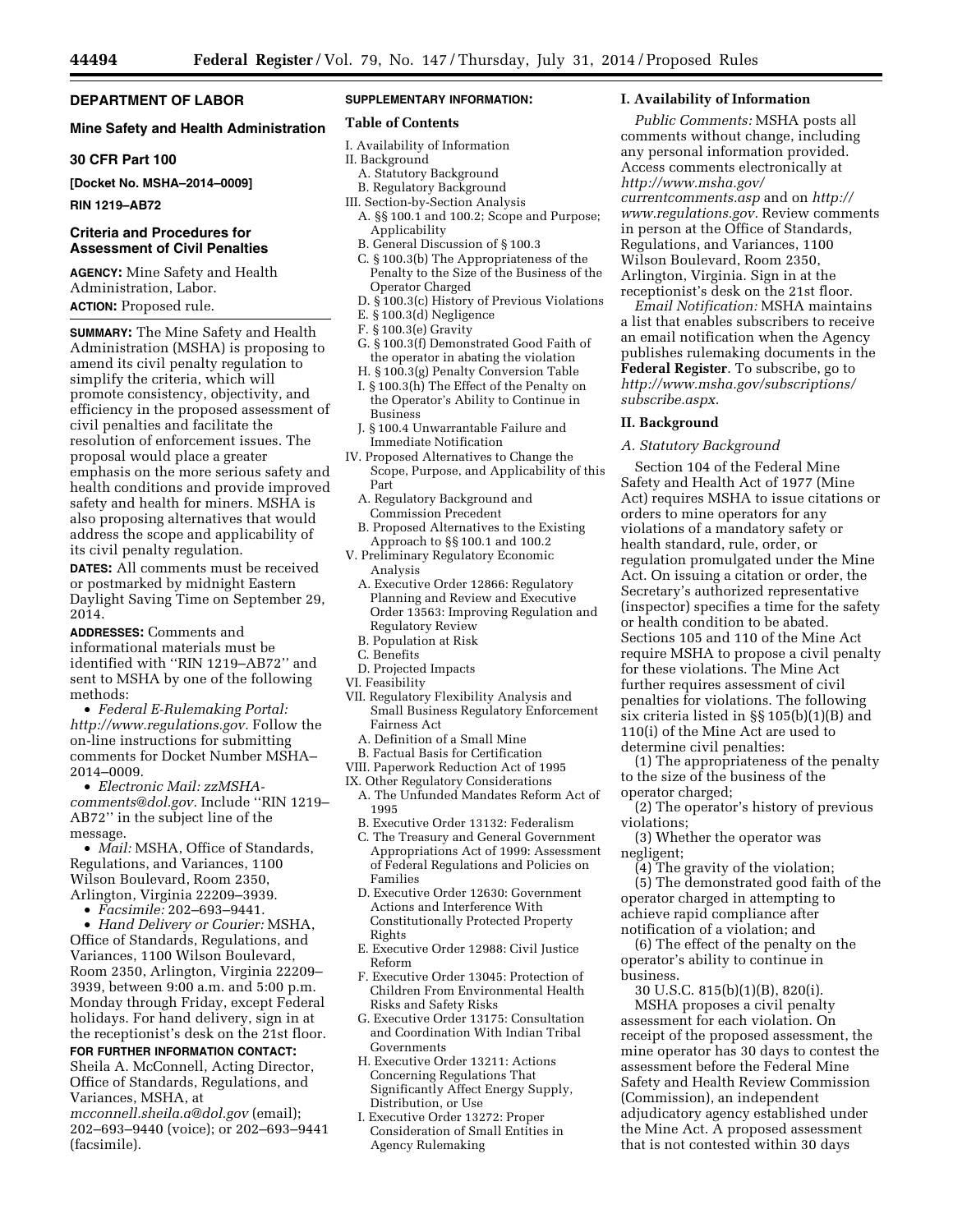becomes a final order of the Commission. If the mine operator chooses to contest the proposed penalty, the matter proceeds to a hearing before a Commission administrative law judge (ALJ). The ALJ then ''issue[s] an order, based on findings of fact, affirming, modifying, or vacating the Secretary's citation, order, or proposed penalty.'' 30 U.S.C. 815(d). The decision of the ALJ becomes the final order of the Commission unless the Commission decides to grant discretionary review within 40 days. 30 U.S.C. 823.

#### *B. Regulatory Background*

MSHA's civil penalty regulation at 30 CFR part 100 provides two methods for proposing civil penalties: regular formula assessments and special assessments. The regular assessment method, under which MSHA applies the civil penalty formula in §§ 100.3 and 100.4 to each violation, provides an appropriate proposed penalty for most violations. The special assessment method, in which MSHA manually applies the statutory penalty criteria, is used in a much smaller number of cases, such as those involving fatalities or willful violations. *See* § 100.5. This proposed rule involves changes to MSHA's regular assessment penalty formula only. Because the proposed rule would require MSHA to change the Citation/Order form (MSHA Form 7000– 3), and MSHA considers the inspector's evaluations of the criteria in proposing penalties, the proposed rule also may have an indirect impact on special assessments.

Since 2010, MSHA has implemented special initiatives and promulgated rules to enhance accountability of mine operators for violations and hazards at their mines. MSHA intended that its actions would encourage mine operators to find and fix conditions and practices that could lead to violations of a safety or health standard meant to prevent hazardous conditions or practices. One initiative, ''Rules to Live By,'' identified the types of violations most likely to lead to an accident, injury, or illness.

MSHA began conducting impact inspections at appropriate mines to focus attention on prevention of hazards and prompt, continuing correction of violations.

MSHA believes that its efforts have worked. Although the total number of mining operations in the United States decreased by approximately 0.5 percent from 2010 to 2013 (from 13,830 in 2010 to 13,760 in 2013), the number of violations for which MSHA proposed a regular formula assessment decreased by approximately 26 percent (from 164,500 in 2010 to 121,100 in 2013) and the percentage of violations contested decreased by approximately 6 percent (from 26 percent in 2010 to 20 percent in 2013). Reduced numbers of violations, however, does not preclude the need for improvement in the civil penalty assessment process.

MSHA analyzed the impact of the proposed rule by the type of mine and size of mine. The distribution of the penalty amount by mine size would remain generally the same; however, the penalty amount for small M/NM mines would decrease.

#### **III. Section-by-Section Analysis**

## *A. §§ 100.1 and 100.2; Scope and Purpose; Applicability*

Existing §§ 100.1 and 100.2 limit the scope and applicability of part 100 to proposed civil penalties only. To enhance consistency and predictability in the assessment of civil penalties, MSHA is considering alternatives that would broaden the scope and applicability of part 100 to include both proposed and assessed penalties. Section IV of this preamble explains these alternatives and their rationale.

#### *B. General Discussion of § 100.3*

MSHA's proposal to amend § 100.3 is guided by four key principles:

(1) Improvement in consistency, objectivity, and efficiency in how inspectors write citations and orders by reducing the number of decisions needed;

(2) Simplification of penalty criteria, which should lead to fewer areas of dispute and earlier resolution of enforcement issues;

(3) Greater emphasis on the more serious safety and health conditions; and

(4) Openness and transparency in the application of the Agency's regular formula penalty criteria.

When issuing citations or orders, inspectors are required to evaluate safety and health conditions and to make decisions about five of the six statutory criteria. The proposed rule would simplify the gravity and negligence criteria and place an increased emphasis on the more serious hazards. Simplifying the criteria would increase objectivity and clarity in the citation and order process. The proposed changes should result in fewer areas of disagreement and earlier resolution of enforcement issues. The proposal would require corresponding changes to the Mine Citation/Order form (MSHA Form 7000–3).

The proposal is structured to encourage operators to be more accountable and proactive in addressing safety and health conditions at their mines. Under the proposal, total penalties proposed by MSHA would remain generally the same. The proposal would place an increased emphasis on Negligence, Violation History, and the Severity factor of Gravity to more appropriately address factors that directly impact miner safety and health. The proposal would place less emphasis on mine size, with slightly less emphasis on controller and contractor sizes.

Table 1 below shows the existing and proposed penalty point ranges for each of the criteria, including penalty point ranges as a percentage of the total maximum points under the existing and proposed rules. Proposed § 100.3 would reduce the maximum number of penalty points that could be assigned from 208 under the existing rule to 100.

#### TABLE 1—EXISTING AND PROPOSED PENALTY POINT RANGES

|          |                                                                                                         | Existing rule | Proposed rule          |                                                                      |  |
|----------|---------------------------------------------------------------------------------------------------------|---------------|------------------------|----------------------------------------------------------------------|--|
| Criteria | Penalty point range as a<br>Penalty point<br>percentage of total maximum<br>range<br>$points^{**(***})$ |               | Penalty point<br>range | Penalty point range as a<br>percentage of total maximum<br>points*** |  |
|          | $\vert 0$ to 15                                                                                         |               | 0 to 4    0% to 4%.    |                                                                      |  |
|          |                                                                                                         |               |                        | 1% to 4%.                                                            |  |
|          |                                                                                                         |               |                        |                                                                      |  |
|          |                                                                                                         |               | 0 to 8    0% to 8%.    |                                                                      |  |
|          |                                                                                                         |               |                        |                                                                      |  |
|          |                                                                                                         |               |                        |                                                                      |  |
|          |                                                                                                         |               |                        |                                                                      |  |
| terion.  |                                                                                                         |               |                        |                                                                      |  |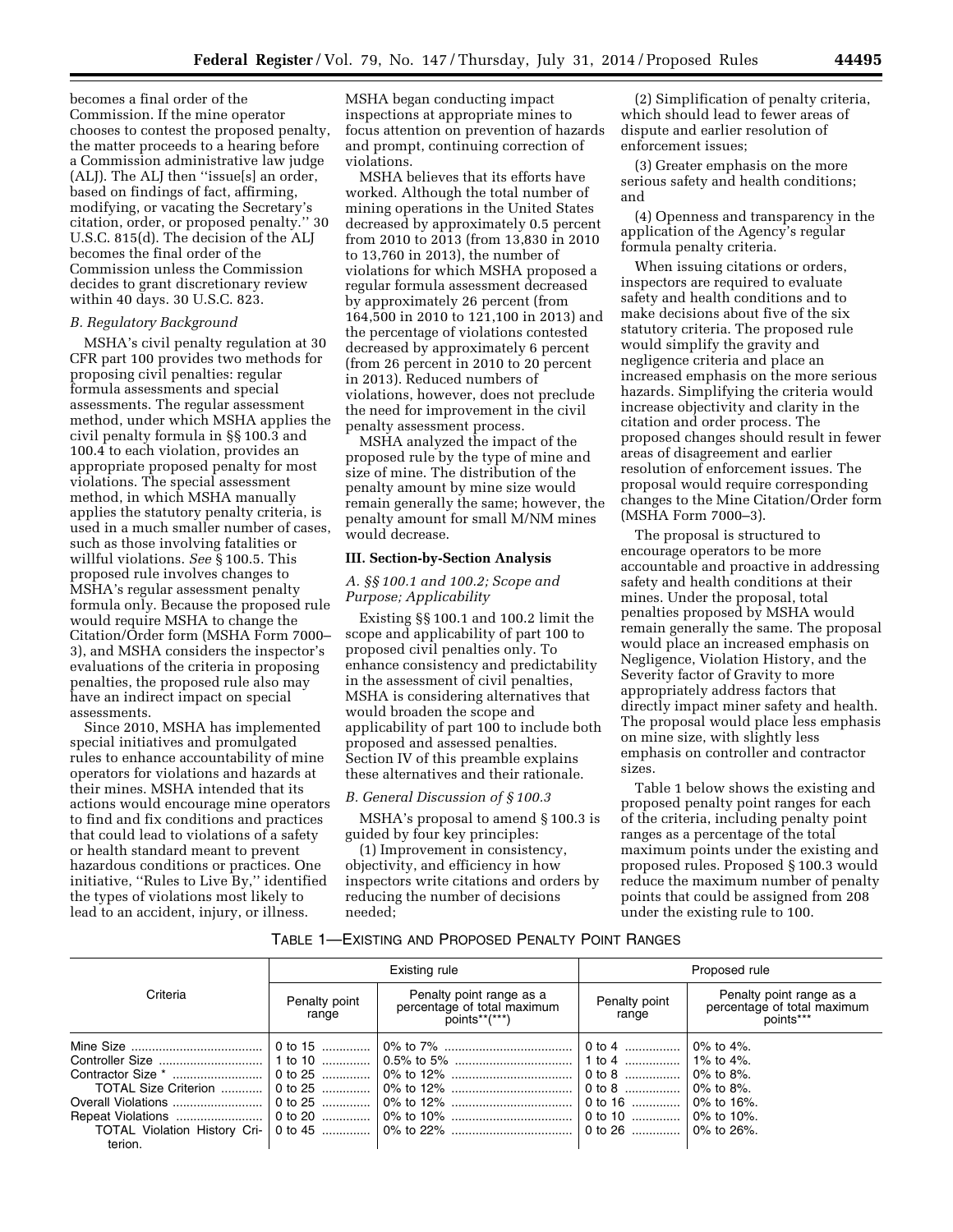|                                   |                        | Existing rule                                                            | Proposed rule          |                                                                      |  |
|-----------------------------------|------------------------|--------------------------------------------------------------------------|------------------------|----------------------------------------------------------------------|--|
| Criteria                          | Penalty point<br>range | Penalty point range as a<br>percentage of total maximum<br>points**(***) | Penalty point<br>range | Penalty point range as a<br>percentage of total maximum<br>points*** |  |
| <b>TOTAL Negligence Criterion</b> | 0 to 50                |                                                                          |                        | ∣ 0% to 30%.                                                         |  |
|                                   | 0 to 50                |                                                                          |                        |                                                                      |  |
|                                   |                        |                                                                          |                        | $\pm 0\%$ to 10%.                                                    |  |
| Persons Affected                  | 0 to 18                |                                                                          |                        | $10\%$ to 1%.                                                        |  |
| TOTAL Gravity Criterion           | 0 to 88 ……………!         |                                                                          |                        |                                                                      |  |
|                                   |                        |                                                                          | 100                    |                                                                      |  |

TABLE 1—EXISTING AND PROPOSED PENALTY POINT RANGES—Continued

\* Points for contractor size equal the sum of the points for mine and controller sizes for operators.

\*\* Maximum points add to over 100 percent due to rounding

\*\*\* Conversion uses 208 points for the existing rule and 100 points for the proposed rule.

In developing the proposal, MSHA evaluated the impact of the proposed changes using actual violation data. MSHA analyzed the 121,089 violations for which the Agency proposed assessments under the existing regular formula between January 1, 2013 and December 31, 2013 (baseline), the most recent year of available data. MSHA compared the impact of the proposed changes on individual penalties and on total penalties. First, the relative weights of the existing criteria were established as a benchmark by calculating the total points associated

with each criterion as a percentage of total penalty points for all violations assessed against mine operators and independent contractors during the baseline period. Next, MSHA applied the proposed criteria to each violation assessed during the baseline period. For some criteria (e.g., Size and Violation History), the calculation was straightforward. For other criteria (e.g., Negligence and Gravity), MSHA made assumptions about how the inspector would evaluate degrees of negligence and gravity and allocated proposed penalty points so that the aggregate civil

penalty amount proposed under the proposed rule would be comparable to the aggregate civil penalty amount proposed under the existing rule. Finally, the relative weight of each proposed criterion was determined by calculating total points associated with each criterion as a percentage of total penalty points that would have been assessed if the proposed rule had been in effect during the baseline period. The results of this analysis are presented in Table 2 below.

TABLE 2—COMPARISON OF RELATIVE WEIGHTS OF CRITERIA UNDER THE EXISTING AND PROPOSED RULES

|                                                           |                                 | Existing rule                | Proposed rule                                                                                                                                         |                                                                                  |
|-----------------------------------------------------------|---------------------------------|------------------------------|-------------------------------------------------------------------------------------------------------------------------------------------------------|----------------------------------------------------------------------------------|
| Criteria                                                  | Penalty points for<br>criterion | % of total penalty<br>points | Penalty points for<br>criterion                                                                                                                       | % of total penalty<br>points                                                     |
| Likelihood<br>TOTAL Penalty Points for 121,089 violations |                                 |                              | 272,712<br>15,762<br>507,376<br>78,154<br>595,564<br>1,510,485<br>461,820<br>651,120<br>114,994<br>  2.981.470    38.2    1.227.934   <br>$3.841.359$ | -5.7<br>7.1<br>0.4<br>13.2<br>2.0<br>15.5<br>39.3<br>12.0<br>17.0<br>3.0<br>32.0 |

\* Proposal would increase the criterion's relative weight as a percentage of all penalty points.

MSHA's analysis indicates that the relative weights of penalty criteria would change under the proposed rule. The relative weights of the Size criterion, which reflects mine size, controller size, and contractor size, and the Gravity criterion, which reflects likelihood, severity, and persons affected, would decrease under the proposal. Although the total relative weight of the Gravity criterion would decrease, the relative weight of the Severity factor of the Gravity criterion would increase to reflect MSHA's

increased emphasis on more serious hazards. The relative weights of the Violation History criterion, which reflects overall violations plus repeat violations, and the Negligence criterion would increase under the proposal.

#### *C. § 100.3(b) The Appropriateness of the Penalty to the Size of the Business of the Operator Charged*

Proposed § 100.3(b) would reduce the penalty points for operator and contractor size. The existing rule contains five tables assigning penalty

points for size of coal mines, controlling entities of coal mines, metal and nonmetal mines (M/NM), controlling entities of M/NM mines, and independent contractors. The size of coal mines and their controlling entities is measured by the amount of coal production. The size of M/NM mines and their controlling entities is measured by the number of hours worked. The size of independent contractors is measured by the total number of hours worked by the independent contractor at all mines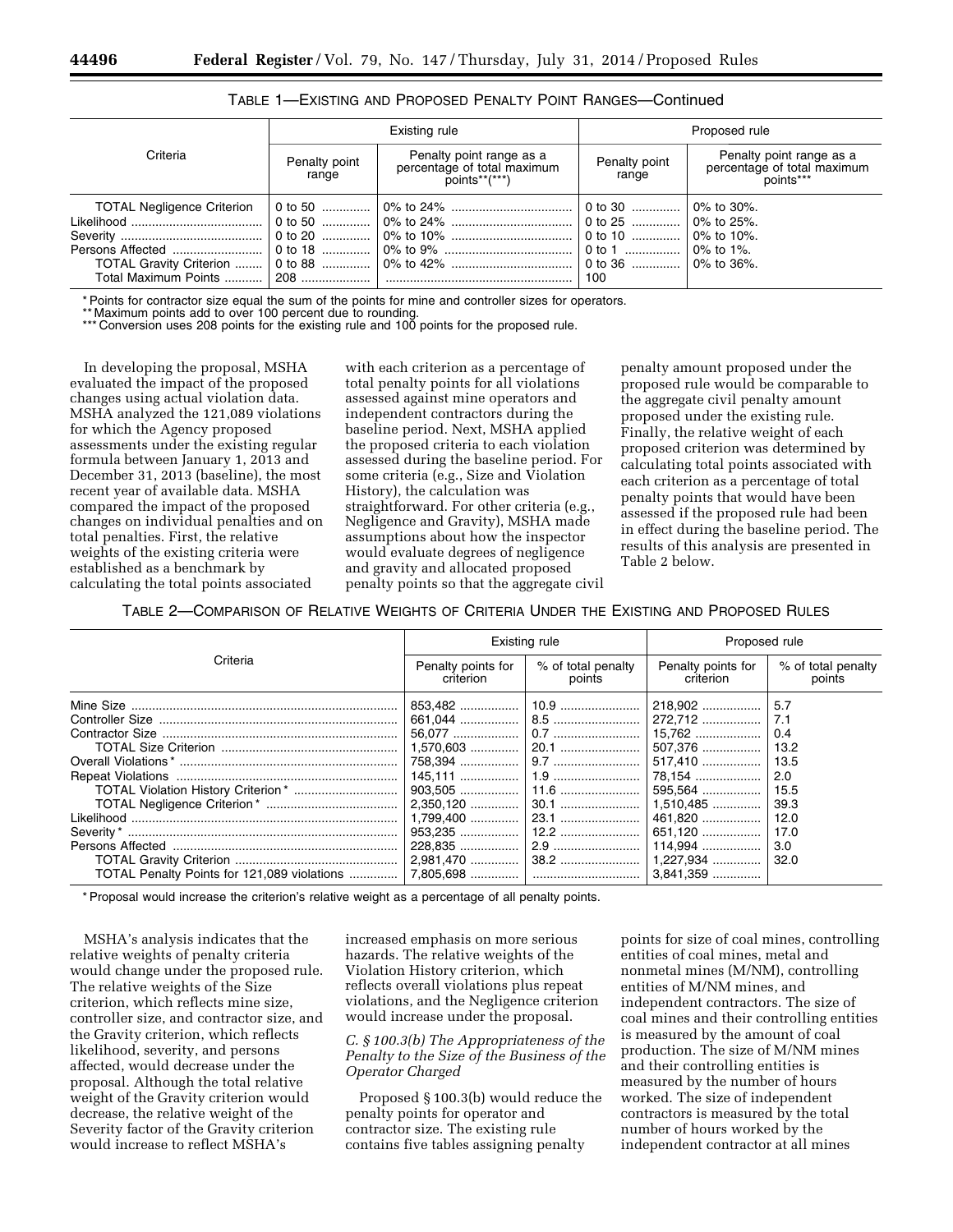regardless of the commodity being mined. Existing § 100.3(b) assigns up to 15 penalty points for mine size, up to 10 penalty points for the size of the controlling entity, and up to 25 penalty points for the size of independent contractors.

Under this provision, MSHA proposes to reduce the penalty points for mine size and controlling entity and decrease the number of penalty points for operators and independent contractors. The maximum number of penalty points would decrease from 15 to 4 for mine

size, from 10 to 4 for size of controlling entity, and from 25 to 8 for size of independent contractor. As seen in Table 1 of this preamble, this proposed change would decrease the maximum points for this criterion as a percentage of total maximum points, from 12 percent (25/208) under the existing rule to 8 percent (8/100) under the proposed rule. As seen in Table 2 of this preamble, the proposed rule would decrease the relative weight of mine size (i.e., from 10.9 percent of total penalty

points under the existing rule to 5.7 percent under the proposal); controller size (i.e., from 8.5 percent of total penalty points under the existing rule to 7.1 percent under the proposal); and contractor size (i.e., from 0.7 percent of total penalty points under the existing rule to 0.4 percent under the proposal). Refer to section VII.B. Factual Basis for Certification of this preamble for the explanation of MSHA's evaluation of the projected impact of the proposal on small entities.

# PART 100 TABLE I—SIZE OF COAL MINE

| Existing rule                         |                                                  | Proposed rule                          |                                                  |  |
|---------------------------------------|--------------------------------------------------|----------------------------------------|--------------------------------------------------|--|
| Annual tonnage of<br>mine $(x 1,000)$ | Penalty points<br>(out of maximum<br>208 points) | Annual tonnage<br>of mine<br>(x 1,000) | Penalty points<br>(out of maximum<br>100 points) |  |
|                                       | 3                                                |                                        |                                                  |  |
|                                       | 8<br>9<br>10<br>11                               |                                        |                                                  |  |
|                                       | 12                                               |                                        | з                                                |  |
|                                       | 13<br>14<br>15                                   |                                        |                                                  |  |

# PART 100 TABLE II—SIZE OF CONTROLLING ENTITY—COAL MINE

| Existing rule               |                                                  | Proposed rule               |                                                  |  |
|-----------------------------|--------------------------------------------------|-----------------------------|--------------------------------------------------|--|
| Annual tonnage<br>(x 1,000) | Penalty points<br>(out of maximum<br>208 points) | Annual tonnage<br>(x 1,000) | Penalty points<br>(out of maximum<br>100 points) |  |
|                             |                                                  |                             |                                                  |  |
|                             |                                                  |                             |                                                  |  |
|                             | 8                                                |                             | з                                                |  |
|                             | 10                                               |                             |                                                  |  |

# PART 100 TABLE III—SIZE OF METAL/NONMETAL MINE

| Existing rule                               |                                                  | Proposed rule                          |                                                  |  |
|---------------------------------------------|--------------------------------------------------|----------------------------------------|--------------------------------------------------|--|
| Annual hours<br>worked at mine<br>(x 1,000) | Penalty points<br>(out of maximum<br>208 points) | Annual tonnage<br>of mine<br>(x 1,000) | Penalty points<br>(out of maximum<br>100 points) |  |
|                                             |                                                  |                                        |                                                  |  |
|                                             |                                                  |                                        |                                                  |  |
|                                             |                                                  |                                        |                                                  |  |
|                                             |                                                  |                                        |                                                  |  |
|                                             |                                                  |                                        |                                                  |  |
|                                             |                                                  |                                        |                                                  |  |
|                                             |                                                  |                                        |                                                  |  |
|                                             |                                                  |                                        |                                                  |  |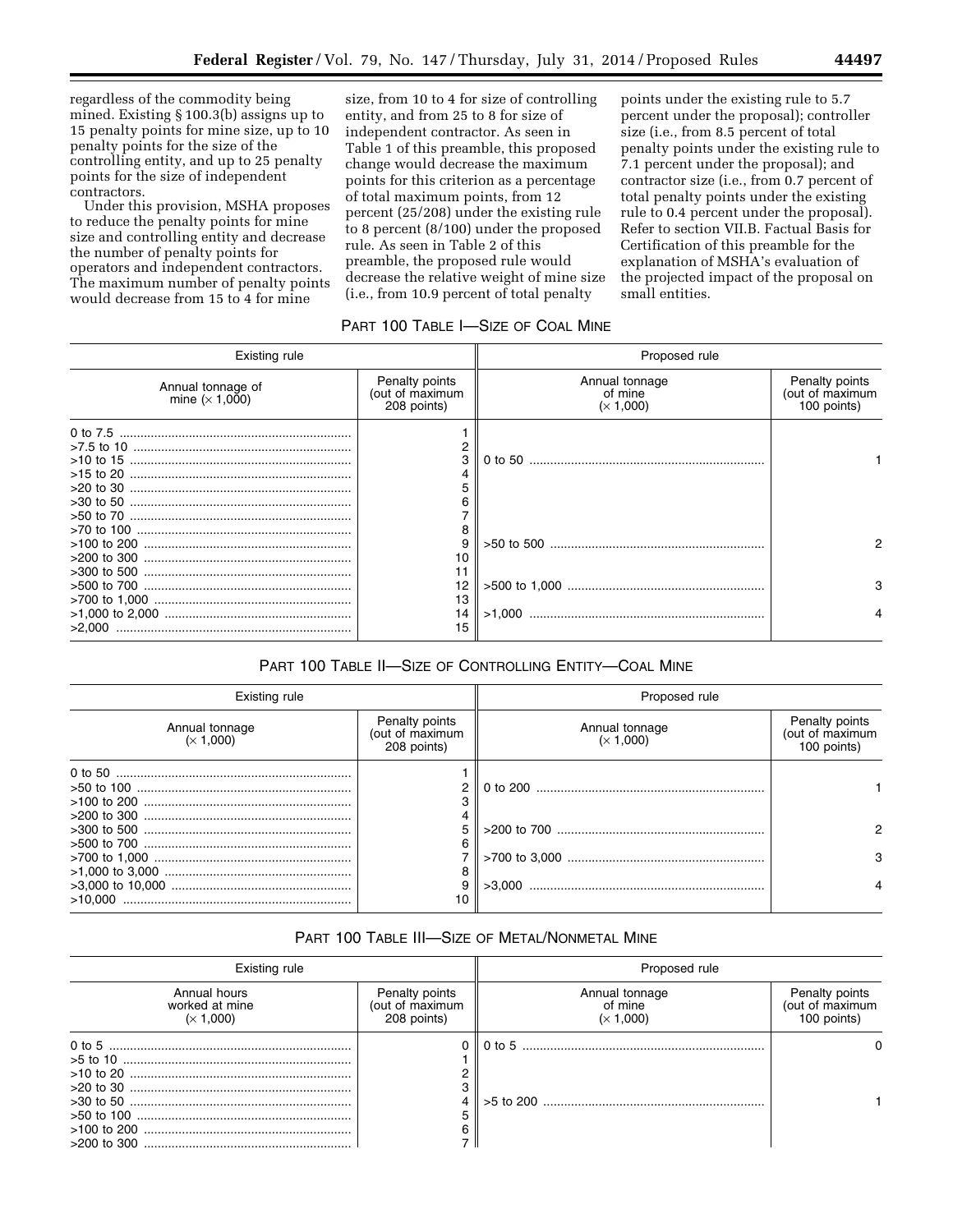# PART 100 TABLE III—SIZE OF METAL/NONMETAL MINE—Continued

| Existing rule                               |                                                  | Proposed rule                          |                                                  |  |
|---------------------------------------------|--------------------------------------------------|----------------------------------------|--------------------------------------------------|--|
| Annual hours<br>worked at mine<br>(x 1,000) | Penalty points<br>(out of maximum<br>208 points) | Annual tonnage<br>of mine<br>(x 1,000) | Penalty points<br>(out of maximum<br>100 points) |  |
|                                             | 8                                                |                                        |                                                  |  |
|                                             | 9                                                |                                        |                                                  |  |
|                                             | 10                                               |                                        |                                                  |  |
|                                             | 11                                               |                                        |                                                  |  |
|                                             | 12 <sup>°</sup>                                  |                                        | 3                                                |  |
|                                             | 13                                               |                                        |                                                  |  |
|                                             | 14                                               |                                        |                                                  |  |
|                                             | 15                                               |                                        |                                                  |  |

# PART 100 TABLE IV—SIZE OF CONTROLLING ENTITY—METAL/NONMETAL MINE

| Existing rule                    |                                                  | Proposed rule                    |                                                  |  |
|----------------------------------|--------------------------------------------------|----------------------------------|--------------------------------------------------|--|
| Annual hours worked<br>(x 1,000) | Penalty points<br>(out of maximum<br>208 points) | Annual hours worked<br>(x 1,000) | Penalty points<br>(out of maximum<br>100 points) |  |
|                                  |                                                  |                                  |                                                  |  |
|                                  |                                                  |                                  |                                                  |  |
|                                  | 2                                                |                                  |                                                  |  |
|                                  |                                                  |                                  |                                                  |  |
|                                  |                                                  |                                  |                                                  |  |
|                                  | 5                                                |                                  |                                                  |  |
|                                  | 6                                                |                                  |                                                  |  |
|                                  |                                                  |                                  | 3                                                |  |
|                                  | 8                                                |                                  |                                                  |  |
|                                  | 9                                                |                                  |                                                  |  |
|                                  | 10                                               |                                  |                                                  |  |

#### PART 100 TABLE V—SIZE OF INDEPENDENT CONTRACTOR

| Existing rule                                 |                                                  | Proposed rule                                    |                                                  |
|-----------------------------------------------|--------------------------------------------------|--------------------------------------------------|--------------------------------------------------|
| Annual hours worked at all mines<br>(x 1,000) | Penalty points<br>(out of maximum<br>208 points) | Annual hours worked<br>at all mines<br>(x 1,000) | Penalty points<br>(out of maximum<br>100 points) |
|                                               |                                                  |                                                  |                                                  |
|                                               | 2                                                |                                                  |                                                  |
|                                               | 4                                                |                                                  |                                                  |
|                                               | 6                                                |                                                  | っ                                                |
|                                               | 8                                                |                                                  |                                                  |
|                                               | 10                                               |                                                  | 3                                                |
|                                               | 12                                               |                                                  |                                                  |
|                                               | 14                                               |                                                  |                                                  |
|                                               | 16                                               |                                                  |                                                  |
|                                               | 18                                               |                                                  |                                                  |
|                                               | 20                                               |                                                  |                                                  |
|                                               | 22                                               |                                                  | 6                                                |
|                                               | 24                                               |                                                  |                                                  |
|                                               | 25                                               |                                                  | 8                                                |

# *D. § 100.3(c) History of Previous Violations*

The proposal would revise § 100.3(c), history of previous violations, to increase the penalty points for this criterion as a percentage of total penalty points. Existing § 100.3(c) bases the operator's violation history on the total number of violations and the number of repeat violations of the same citable provision of a standard in the 15-month

period preceding the occurrence date of the violation being assessed. The existing rule states that only ''violations that have been paid, finally adjudicated, or have become final orders of the Commission'' (final orders) are included in determining an operator's violation history. MSHA is proposing to clarify its intent under the existing rule that only ''violations that have become final orders of the Commission'' are included in determining an operator's violation

history. This proposed change is nonsubstantive and would reduce confusion and more accurately reflect the Agency's intent to use only violations that became final orders during the 15-month period preceding the occurrence date of the violation being assessed in calculating violation history.

Under the existing rule, operators are assigned penalty points based on the number of Violations Per Inspection Day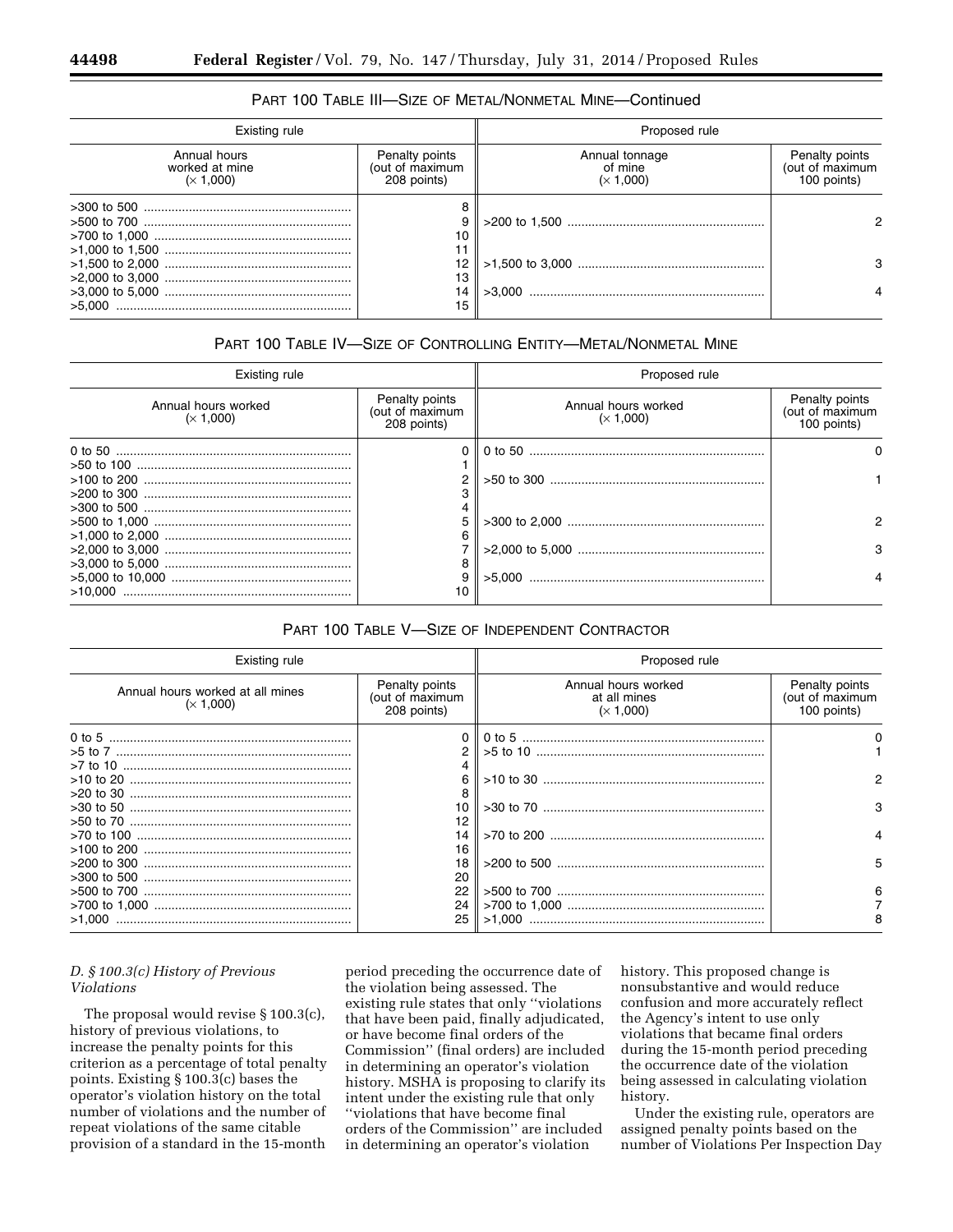and the number of Repeat Violations Per Inspection Day. For independent contractors, penalty points are assigned on the basis of the total number of violations and total number of repeat violations at all mines. MSHA is proposing to clarify paragraph (c) by removing the reference to paragraph (c)(2) and stating directly in paragraph (c)(2) when the repeat aspect of the Violation History criterion applies.

As shown in Table 2 of this preamble, the proposed changes would increase the relative weight for the History of Violations criterion penalty points from 11.6 percent of total penalty points under the existing rule to 15.5 percent under the proposed rule. The relative

weight for overall violations penalty points would increase from 9.7 percent of total penalty points under the existing rule to 13.5 percent under the proposal, in recognition of the importance of the need for operators to prevent violations from occurring. The relative weight for repeat violations penalty points would remain unchanged at approximately 2 percent of total penalty points under the existing and proposed rules.

#### 1. History of Overall Violations

MSHA is proposing to change how an operator's overall violation history would be determined. The Violations Per Inspection Day formula under the

existing rule may result in relatively high violation history points that do not reflect conditions at the smaller M/NM operations. At these mines, a small number of violations over a one or twoday inspection can result in a relatively high Violations Per Inspection Day rate. During the baseline period, 12 percent of the M/NM violations received the maximum 25 points compared with one percent of the coal violations. MSHA's proposed revision would address this concern. Tables 3 and 4 below show the distributions of penalty points for Violations Per Inspection Day for mines under the existing and the proposed rules.

| TABLE 3-EXISTING DISTRIBUTION OF PENALTY POINTS FOR VIOLATIONS PER INSPECTION DAY |  |
|-----------------------------------------------------------------------------------|--|
|-----------------------------------------------------------------------------------|--|

| Points | Coal mines |       | M/NM mines |     | otal   |  |
|--------|------------|-------|------------|-----|--------|--|
|        | 8.713      | 14%   | 28.042     | 55% | 36,755 |  |
|        | 10.816     | 18%   | .322       | 3%  | 12,138 |  |
|        | 15.917     | 26%   | 2.432      | 5%  | 18,349 |  |
|        | 11.590     | 19%   |            | 5%  | 14,133 |  |
| 10     | 5.240      | 9%    | 2.784      | 5%  | 8.024  |  |
|        | 3.449      | 6%    | 2.319      | 5%  | 5,768  |  |
|        | 2.543      | 4%    | .895       | 4%  | 4.438  |  |
|        | .124       | 2%    | 1.519      | 3%  | 2,643  |  |
| 19     | 655        | $1\%$ | .296       | 3%  | 1,951  |  |
|        | 318        | 1%    | 1.016      | 2%  | 1,334  |  |
| 25     | 589        | $1\%$ | 6.215      | 2%  | 6.804  |  |
| ⊺ota   |            |       | 51.383     |     | 337ء   |  |

| TABLE 4-PROJECTED DISTRIBUTION OF PENALTY POINTS FOR VIOLATIONS PER INSPECTION DAY UNDER THE PROPOSED |  |
|-------------------------------------------------------------------------------------------------------|--|
| <b>RULE</b>                                                                                           |  |

| Points |        | Coal mines |        | M/NM mines | Гotal  |
|--------|--------|------------|--------|------------|--------|
|        | 8.862  | 15%        | 34.519 | 67%        | 43,381 |
|        | 10.816 | 18%        | .322   | 3%         | 12,138 |
| 5      | 15.917 | 26%        | 2.432  | 5%         | 18.349 |
|        | 11.590 | 19%        | 2.543  | 5%         | 14,133 |
| 10     | 5.237  | 9%         | 2.694  | 5%         | 7.931  |
|        | 3.433  | 6%         | 2.020  | 4%         | 5,453  |
|        | 2.529  | 4%         | .432   | 3%         | 3.961  |
|        | .113   | 2%         | .060   | 2%         | 2,173  |
|        | 628    | 1%         | 831    | 2%         | 459. ا |
|        | 312    | 1%         | 607    | $1\%$      | 919    |
|        | 517    | $1\%$      | .923   | 4%         | 2.440  |
| . otal | 60.954 |            | 51,383 |            | 12.337 |

The proposed rule would provide for a more equitable impact of the Violations Per Inspection Day formula on small mines. The existing rule assigns zero points when a mine has fewer than 10 violations that became final orders over the 15-month period preceding the occurrence date of the violation being assessed. Under the proposal, MSHA would assign zero points when a mine has either fewer than 10 violations or 10 or fewer inspection days over the 15-month

period preceding the occurrence date of the violation being assessed. MSHA analyzed this approach using historical data from the baseline period and determined that although it would reduce the impact of Violations Per Inspection Day on smaller mines, it would continue to hold operators of small mines accountable for repeat violations.

MSHA is proposing to restructure the point tables related to Violation History to reflect a modest increase in the

relative weight of this criterion. Part 100 Table VI shows both the existing and proposed point schedules for overall history of violations for mine operators. Part 100 Table VII shows both the existing and proposed point schedules for overall history of violations for independent contractors. Under the proposal, the maximum number of penalty points for Violation History would decrease from 25 to 16 for both mine operators and independent contractors.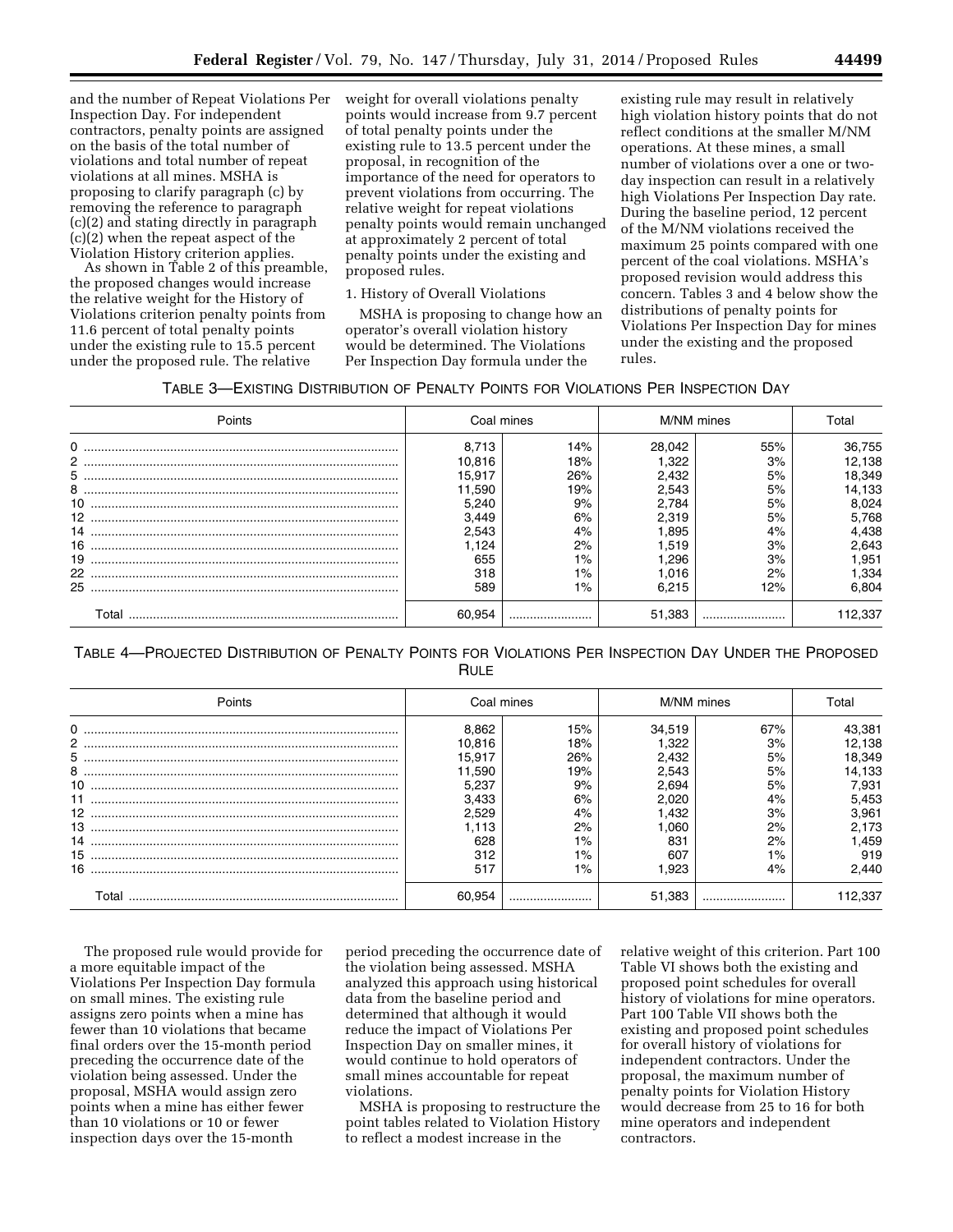| Overall history: number of violations per inspection day | <b>Existing penalty</b><br>of maximum<br>208 points) | Proposed penalty<br>(out of maximum<br>100 points |
|----------------------------------------------------------|------------------------------------------------------|---------------------------------------------------|
|                                                          |                                                      |                                                   |
|                                                          |                                                      |                                                   |
| $>0.5$ to 0.7                                            |                                                      |                                                   |
| $>0.7$ to 0.9                                            |                                                      |                                                   |
| $>0.9$ to 1.1                                            |                                                      |                                                   |
| $>1.1$ to 1.3                                            | 12                                                   |                                                   |
|                                                          |                                                      |                                                   |
| $>1.5$ to 1.7                                            | 16                                                   | з.                                                |
| $>1.7$ to 1.9                                            | 19                                                   |                                                   |
| $>1.9$ to 2.1                                            | 22                                                   | 5                                                 |
|                                                          | 25                                                   | 16                                                |

# PART 100 TABLE VI—HISTORY OF PREVIOUS VIOLATIONS—MINE OPERATORS\*

\* Under the proposal, MSHA would assign zero points when a mine has either fewer than 10 violations that became final orders or 10 or fewer inspection days over the 15-month period preceding the occurrence date of the violation being assessed.

#### PART 100 TABLE VII—HISTORY OF PREVIOUS VIOLATIONS—INDEPENDENT CONTRACTORS\*

| <b>Existing rule</b>                               |                                                  | Proposed rule                                               |                                                  |
|----------------------------------------------------|--------------------------------------------------|-------------------------------------------------------------|--------------------------------------------------|
| Overall history: number of violations at all mines | Penalty points<br>(out of maximum<br>208 points) | Overall history:<br>number of<br>violations at all<br>mines | Penalty points<br>(out of maximum<br>100 points) |
|                                                    | O                                                | $0$ to $5$                                                  |                                                  |
|                                                    |                                                  | $6 - 7$                                                     |                                                  |
|                                                    |                                                  |                                                             |                                                  |
|                                                    |                                                  | $8 - 9$                                                     | 2                                                |
|                                                    |                                                  |                                                             |                                                  |
| 10                                                 | 5                                                | $10 - 11$                                                   | 3                                                |
| 11                                                 |                                                  |                                                             |                                                  |
| 12                                                 |                                                  | $12 - 13$                                                   |                                                  |
| 13                                                 | 8                                                |                                                             |                                                  |
|                                                    | 9                                                | $14 - 15$                                                   | 5                                                |
| 15                                                 | 10                                               |                                                             |                                                  |
| 16                                                 | 11                                               | $16 - 17$                                                   | 6                                                |
| 17                                                 | 12                                               |                                                             |                                                  |
| 18                                                 | 13                                               | $18 - 19$                                                   |                                                  |
| 19                                                 | 14                                               |                                                             |                                                  |
| 20                                                 | 15                                               | $20 - 21$                                                   | 8                                                |
| 21                                                 | 16                                               |                                                             |                                                  |
| 22                                                 | 17                                               | $22 - 23$                                                   | 9                                                |
| 23                                                 | 18                                               |                                                             |                                                  |
| 24                                                 | 19                                               | 24                                                          | 10                                               |
| 25                                                 | 20                                               | 25                                                          | 11                                               |
| 26                                                 | 21                                               | 26                                                          | 12                                               |
| 27                                                 | 22                                               | 27                                                          | 13                                               |
| 28                                                 | 23                                               | 28                                                          | 14                                               |
| 29                                                 | 24                                               | 29                                                          | 15                                               |
|                                                    | 25                                               | >29                                                         | 16                                               |

\* Under the proposal, MSHA would assign zero points when an independent contractor has fewer than six violations that became final orders over the 15-month period preceding the occurrence date of the violation being assessed.

MSHA is interested in alternatives that address the proposed point tables for Violation History for mine operators and independent contractors. MSHA is particularly interested in alternatives that address the impact of the proposed Violations Per Inspection Day formula on small mine operators with fewer than 10 violations that became final orders or 10 or fewer inspection days over the 15 month period preceding the occurrence date of the violation being assessed. Commenters are requested to be specific

in their comments and submit detailed rationale and supporting documentation for any suggested alternative.

2. History of Repeat Violations

The proposed rule would clarify that the repeat violations aspect of the proposal would apply only after—

• A mine operator has, over the 15 month period preceding the occurrence date of the violation being assessed—

 $\circ$  A minimum of 10 violations, which became final orders, and

 $\bar{\circ}$ More than 10 inspection days, and

 $\circ$  Six repeat violations of the same citable provision of a standard, which became final orders; or

• An independent contractor has, over the 15-month period preceding the occurrence date of the violation being assessed—

 $\circ$  A minimum of six violations at all mines, which became final orders, and

 $\circ$  Six repeat violations of the same citable provision of a standard, which became final orders.

MSHA proposes to revise the point tables for repeat violations of the same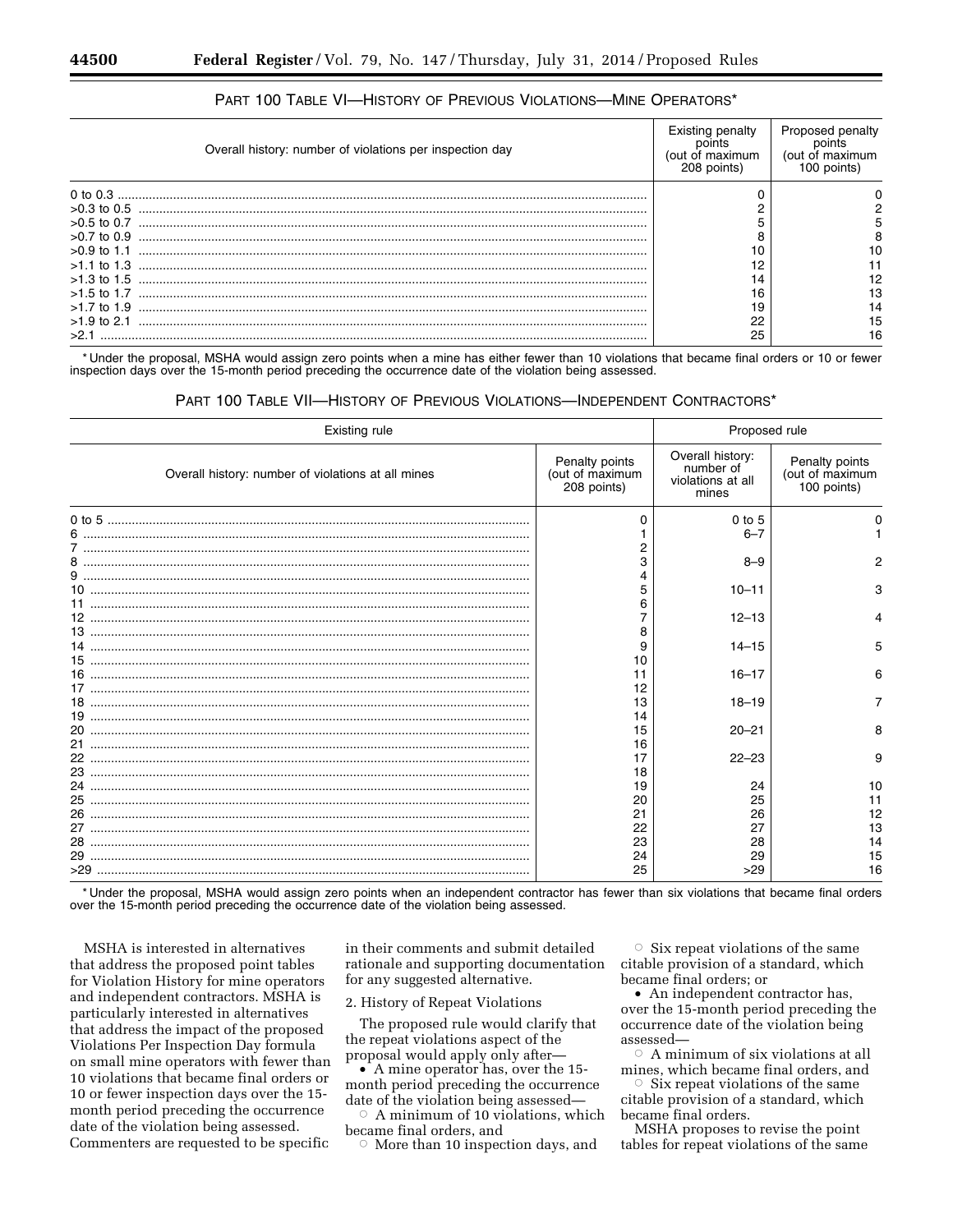standard to reduce the penalty points from a maximum of 20 points to a maximum of 10 points. This proposed change would not result in a change in the maximum points for this criterion as a percentage of total maximum points, as it is currently 10 percent.

The proposed point structure would lower the value at which a mine

operator would receive the maximum penalty points for Repeat Violations Per Inspection Day from >1.0 under the existing rule to >0.5 under the proposed rule because a history of repeat violations demonstrates a lack of concern for the safety and health of miners. Higher penalties for these operators would serve to encourage

them to be more proactive in their approach to safety and health and prevent safety and health hazards before they occur.

Part 100 Tables VIII and IX in this preamble show both the existing and proposed point schedules for Repeat Violations.

# PART 100 TABLE VIII—HISTORY OF PREVIOUS VIOLATIONS—REPEAT VIOLATIONS FOR COAL AND METAL/NONMETAL MINE OPERATORS WITH A MINIMUM OF SIX REPEAT VIOLATIONS\*

| Existing rule                                  |                                                  | Proposed rule                                  |                                                  |
|------------------------------------------------|--------------------------------------------------|------------------------------------------------|--------------------------------------------------|
| Number of repeat violations per inspection day | Penalty points<br>(out of maximum<br>208 points) | Number of repeat violations per inspection day | Penalty points<br>(out of maximum<br>100 points) |
|                                                | $\Omega$                                         |                                                | 0                                                |
|                                                |                                                  |                                                |                                                  |
|                                                | 2                                                |                                                |                                                  |
|                                                | 3                                                |                                                | 2                                                |
|                                                |                                                  |                                                |                                                  |
|                                                | 5                                                |                                                | 3                                                |
|                                                | 6                                                |                                                |                                                  |
|                                                |                                                  |                                                |                                                  |
|                                                | 8                                                |                                                |                                                  |
|                                                | 9                                                |                                                | 5                                                |
|                                                | 10                                               |                                                |                                                  |
|                                                | 11                                               |                                                | 6                                                |
|                                                | 12                                               |                                                |                                                  |
|                                                | 13                                               |                                                | $\overline{7}$                                   |
|                                                | 14                                               |                                                |                                                  |
|                                                | 15                                               |                                                | 8                                                |
|                                                | 16                                               |                                                |                                                  |
|                                                | 17                                               |                                                | 9                                                |
|                                                | 18                                               |                                                |                                                  |
|                                                | 19                                               |                                                | 10                                               |
|                                                | 20                                               |                                                |                                                  |

\* Under the proposal, MSHA would assign zero points when a mine has either fewer than 10 violations that became final orders or 10 or fewer inspection days, and fewer than six repeat violations that became final orders, over the 15-month period preceding the occurrence date of the violation being assessed.

# PART 100 TABLE IX—HISTORY OF PREVIOUS VIOLATIONS—REPEAT VIOLATIONS FOR INDEPENDENT CONTRACTORS\*

| Number of repeat violations of the same standard at all mines | <b>Existing penalty</b><br>out of maximum)<br>208 points) | Proposed penalty<br>(out of maxi |
|---------------------------------------------------------------|-----------------------------------------------------------|----------------------------------|
| $\leq 6$                                                      |                                                           |                                  |
| 6                                                             |                                                           |                                  |
|                                                               |                                                           |                                  |
| 8                                                             |                                                           |                                  |
| 9                                                             |                                                           |                                  |
|                                                               |                                                           |                                  |
|                                                               |                                                           |                                  |
|                                                               |                                                           |                                  |
| 13                                                            | 16                                                        |                                  |
| 14                                                            | 18                                                        |                                  |
| >14                                                           | 20                                                        |                                  |

\* Under the proposal, MSHA would assign zero points when an independent contractor has fewer than six violations or fewer than six repeat violations that became final orders over the 15-month period preceding the occurrence date of the violation being assessed.

MSHA is interested in comments that address alternatives to the proposed revisions to the point tables for Repeat Violations Per Inspection Day for mine operators and Total Number of Repeat Violations at All Mines for independent contractors. Commenters are requested

to be specific in their comments and submit detailed rationale and supporting documentation for any suggested alternative.

## *E. § 100.3(d) Negligence*

Proposed § 100.3(d) would revise the negligence criterion to increase accountability for operators who either knew, or should have known, of safety and health hazards at their mines. It would reduce the number of negligence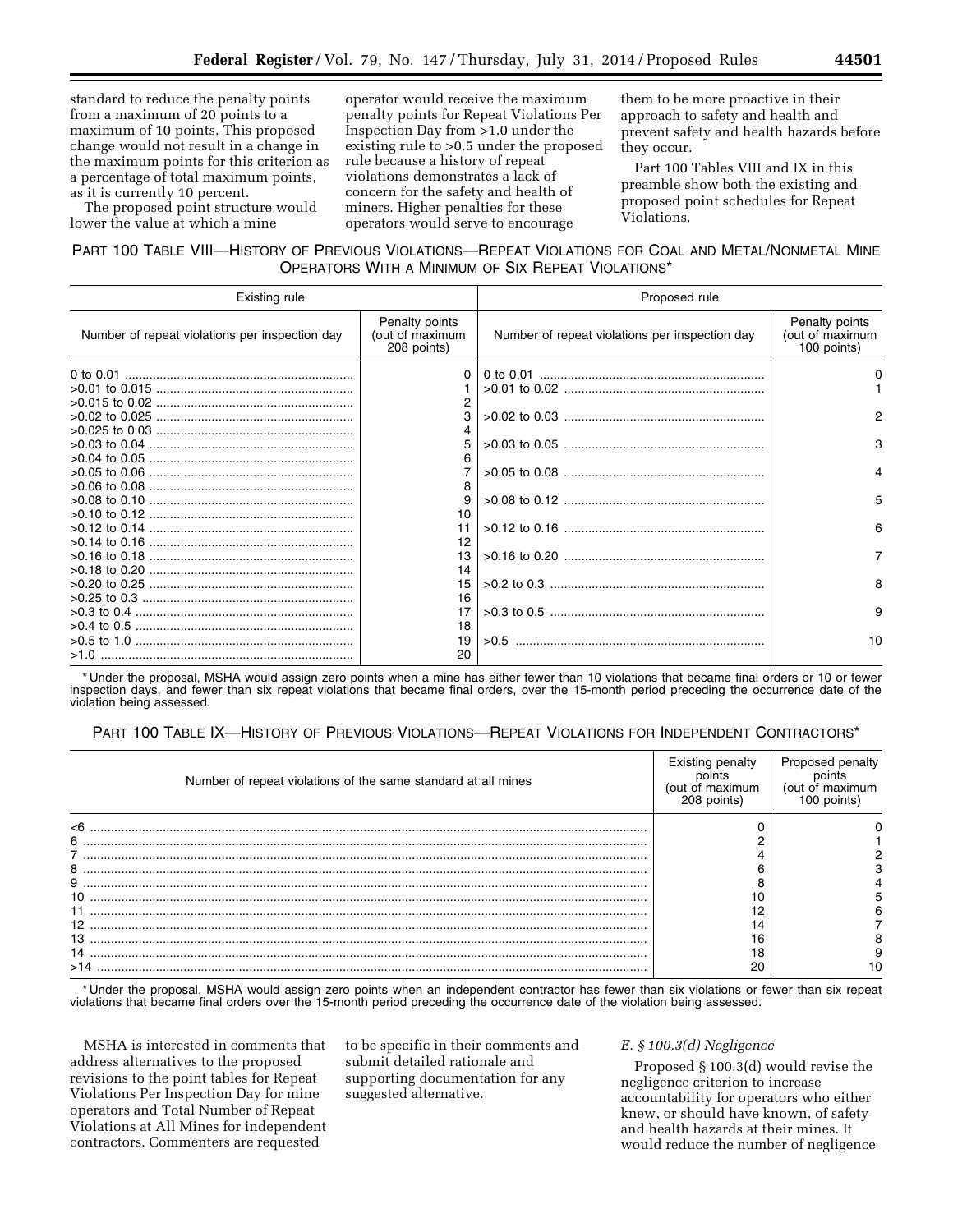categories from five to three. The existing rule lists the following five categories that MSHA uses to evaluate the degree of negligence involved with a violation:

(1) *No Negligence* means that the operator exercised diligence and could not have known of the violative condition or practice.

(2) *Low Negligence* means that the operator knew or should have known of the violative condition or practice, but there are considerable mitigating circumstances.

(3) *Moderate Negligence* means that the operator knew or should have known of the violative condition or practice, but there are mitigating circumstances.

(4) *High Negligence* means the operator knew or should have known of the violative condition or practice, and there are no mitigating circumstances.

(5) *Reckless Disregard* means the operator displayed conduct that exhibits the absence of the slightest degree of care.

In the majority of contested cases before the Commission, the issue is not whether a violation occurred. Rather, the parties disagree on the gravity of the violation, the degree of mine operator negligence, and other criteria.

Regarding negligence, § 105(b)(1)(B) of the Mine Act requires that the Secretary determine whether the operator was negligent. MSHA believes that reducing the number of negligence categories would improve objectivity and consistency in the evaluation of negligence, resulting in fewer areas of disagreement, thereby facilitating resolution of enforcement issues. The proposal would reduce the existing five categories of negligence to three: (1) Not Negligent; (2) Negligent; or (3) Reckless Disregard. The proposed reduction in the number of categories would not change the definitions of the remaining categories, with one exception. The definition of Negligent would read that ''The operator knew or should have known about the violative condition or practice.'' The existing Mine Citation/ Order form (MSHA Form 7000–3) that MSHA inspectors use when issuing citations and orders would also be revised to reflect the proposed changes.

Correspondingly, the proposed rule would restructure the point table for the proposed categories to reflect an

# PART 100 TABLE X—NEGLIGENCE

increase in the relative weight of this criterion. MSHA believes that this proposed change would result in assessments that appropriately reflect actions under the control of operators that have a direct impact on miner safety and health. Part 100 Table X in this preamble shows the existing and proposed schedules for negligence.

Under the proposal, the maximum number of penalty points for this criterion would decrease from 50 to 30 and the maximum points as a percentage of total maximum points would increase from 24 percent to 30 percent. Under the proposed rule, points for ''No Negligence'' would not change. Penalty points assigned under the remaining two categories of negligence would decrease from the values under the existing regulation. As shown in Table 2 of this preamble, MSHA's evaluation of the impact of the proposed changes, based on baseline violation data, indicates that the relative weight of Negligence penalty points would increase from 30 percent of total penalty points under the existing rule to 39 percent of total penalty points under the proposed rule.

| Existing rule                                                                                                                                                                                                                                                                                   |                                                  | Proposed rule                                                                                                                   |                                                  |
|-------------------------------------------------------------------------------------------------------------------------------------------------------------------------------------------------------------------------------------------------------------------------------------------------|--------------------------------------------------|---------------------------------------------------------------------------------------------------------------------------------|--------------------------------------------------|
| Categories                                                                                                                                                                                                                                                                                      | Penalty points<br>(out of maximum<br>208 points) | Categories                                                                                                                      | Penalty points<br>(out of maximum<br>100 points) |
| No Negligence (The operator exercised diligence<br>and could not have known of the violative condi-<br>tion or practice.).<br>Low Negligence (The operator knew or should<br>have known about the violative condition or<br>practice, but there are considerable mitigating<br>circumstances.). | 0<br>10                                          | Not Negligent (The operator exercised diligence<br>and could not have known of the violative con-<br>dition or practice.).      | 0                                                |
| <i>Moderate Negligent</i> (The operator knew or should<br>have known about the violative condition or<br>practice, but there are<br>mitigating<br>cir-<br>cumstances.).                                                                                                                         | 20                                               | Negligent (The operator knew or should have<br>known about the violative condition or practice.).                               | 15                                               |
| High Negligence (The operator knew or should<br>have known about the violative condition or<br>practice, but there are<br>mitigating<br>cir-<br>cumstances.).                                                                                                                                   | 35                                               |                                                                                                                                 |                                                  |
| Reckless Disregard (The operator displayed con-<br>duct which exhibits the absence of the slightest<br>degree of care.).                                                                                                                                                                        | 50                                               | <i>Reckless Disregard</i> (The operator displayed con-<br>duct which exhibits the absence of the slightest<br>degree of care.). | 30                                               |

MSHA is interested in comments that address alternatives to improving consistency and objectivity in the application of the proposed negligence criterion. Commenters are requested to be specific in their comments and submit detailed rationale and supporting documentation for any suggested alternative.

#### *F. § 100.3(e) Gravity*

Proposed § 100.3(e) would revise the existing gravity criterion to reduce the overall impact of this criterion, but increase the aspect of the criterion as it relates to more serious hazards.

The existing rule provides three factors to measure the gravity of a violation: (1) the likelihood of the occurrence of an event against which a standard is directed (five categories for a maximum of 50 points); (2) the severity of injury or illness if the event occurred or were to occur (four categories for a maximum of 20 points); and (3) the number of persons potentially affected if the event occurred or were to occur (11 categories for a maximum of 18 points). MSHA is proposing to adjust the maximum number of penalty points for the Gravity criterion from 88 total points under the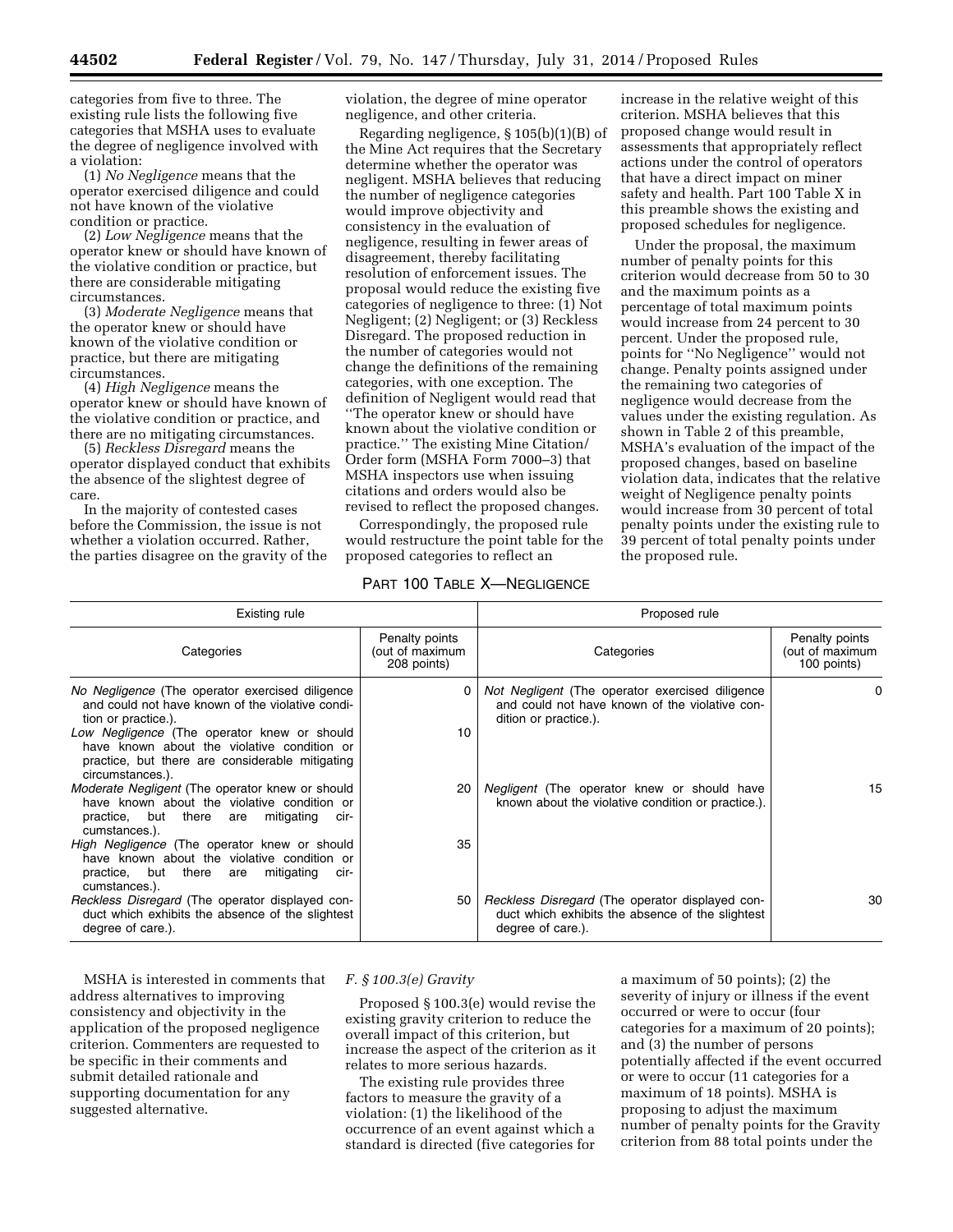existing rule to 36 total points under the proposed rule and redistribute the weights of penalty points to reflect an increased emphasis on the severity of safety and health hazards.

The proposed provision would retain the three Gravity factors but would reduce the number of subcategories associated with each factor. Similar to the Agency's proposed changes to the Negligence criterion, the proposal would simplify the categories in each proposed Gravity factor to decrease subjectivity and improve objectivity and consistency. MSHA believes that the Likelihood of the occurrence of an event that could result in an injury or illness and the Severity of a potential injury or illness if the event were to occur, are both important to miner safety and health. The proposal, however, would decrease the relative weight of Likelihood penalty points and increase the relative weight of Severity penalty points as a percentage of total penalty

points. Tables XI through XIII show both the existing and the proposed points for the three Gravity criterion factors.

*Likelihood.* The proposal would reduce the existing five categories of Likelihood of the occurrence of an event against which a standard is directed to three: (1) Unlikely; (2) Reasonably Likely; or (3) Occurred. It would combine the existing categories of ''No Likelihood'' and ''Unlikely'' to improve objectivity and consistency of enforcement. Also to improve consistency, the proposal would eliminate the ''Highly Likely'' category. Part 100 Table XI would include a proposed definition for each category. These proposed changes would simplify the enforcement process, improve objectivity and consistency, and improve safety and health protection for miners.

The proposal would restructure the point table to reflect a decrease in the

# PART 100 TABLE XI—GRAVITY: LIKELIHOOD

relative weight of Likelihood. As shown in Table 2 of this preamble, MSHA's evaluation of the impact of the proposed changes, based on baseline violation data, indicates that the relative weight of Likelihood is projected to decrease from 23.1 percent of total penalty points under the existing rule to 12.0 percent under the proposal.

Part 100 Table XI in this preamble shows the existing and proposed penalty point schedule for Likelihood. The maximum number of penalty points would decrease from 50 under the existing rule to 25 under the proposal. Under the proposed rule, ''Unlikely'' would not accrue any points. The proposed penalty points assigned to ''Reasonably Likely'', as a percentage of total penalty points, would remain about the same. The proposed maximum points for Likelihood, like the existing rule, would be 25 percent of total maximum points.

| Existing rule            |                                                  | Proposed rule                                                                                                                |                                                  |
|--------------------------|--------------------------------------------------|------------------------------------------------------------------------------------------------------------------------------|--------------------------------------------------|
| Likelihood of occurrence | Penalty points<br>(out of maximum<br>208 points) | Likelihood of occurrence                                                                                                     | Penalty points<br>(out of maximum<br>100 points) |
|                          |                                                  | (Condition or practice cited has little or no likelihood of causing an<br>event that could result in an injury or illness.). | 0                                                |
|                          | 10                                               |                                                                                                                              |                                                  |
| Reasonably Likely        | 30                                               | (Condition or practice cited is likely to cause an event that could<br>result in an injury or illness.).                     | 14                                               |
| Highly Likely            | 40                                               |                                                                                                                              |                                                  |
|                          | 50                                               | (Condition or practice cited has caused an event that has resulted<br>or could have resulted in an injury or illness.).      | 25                                               |

MSHA solicits comments on alternatives to the proposed Likelihood factor of the Gravity criterion that would improve objectivity and consistency in enforcement. Commenters are requested to be specific in their comments and submit detailed rationale and supporting documentation for any suggested alternative.

*Severity.* The proposal would reduce the four existing categories of severity of injury or illness to three: (1) No Lost Workdays; (2) Lost Workdays or Restricted Duty; or (3) Fatal. It would eliminate the existing ''Permanently Disabling'' category, which is often difficult to anticipate. Consistent with proposed changes for other criteria,

MSHA believes that reducing the number of categories would simplify the Severity factor, resulting in improved objectivity and consistency in the enforcement process.

The proposal would restructure the point table to reflect a moderate increase in the relative weight of the maximum points for Severity. Part 100 Table XII in this preamble shows the existing and proposed points for each Severity category. The proposal would reduce the maximum points for Severity from 20 points under the existing rule to 10 points. Under the proposal, points for ''No Lost Work Days'' would not change. The proposal would decrease penalty points assigned to the remaining

two categories. The proposed definitions of the remaining Severity categories would not change. The proposed rule would result in no change in the maximum points for this Gravity criterion as a percentage of total maximum points, remaining at 10 percent. As shown in Table 2 of this preamble, MSHA's evaluation of the impact of the proposed changes, based on baseline violation data, indicates that the relative weight of the Severity penalty points would increase from 12.2 percent of total penalty points under the existing rule to 17.0 percent under the proposal, appropriately reflecting the impact of the Severity factor on the safety and health of miners.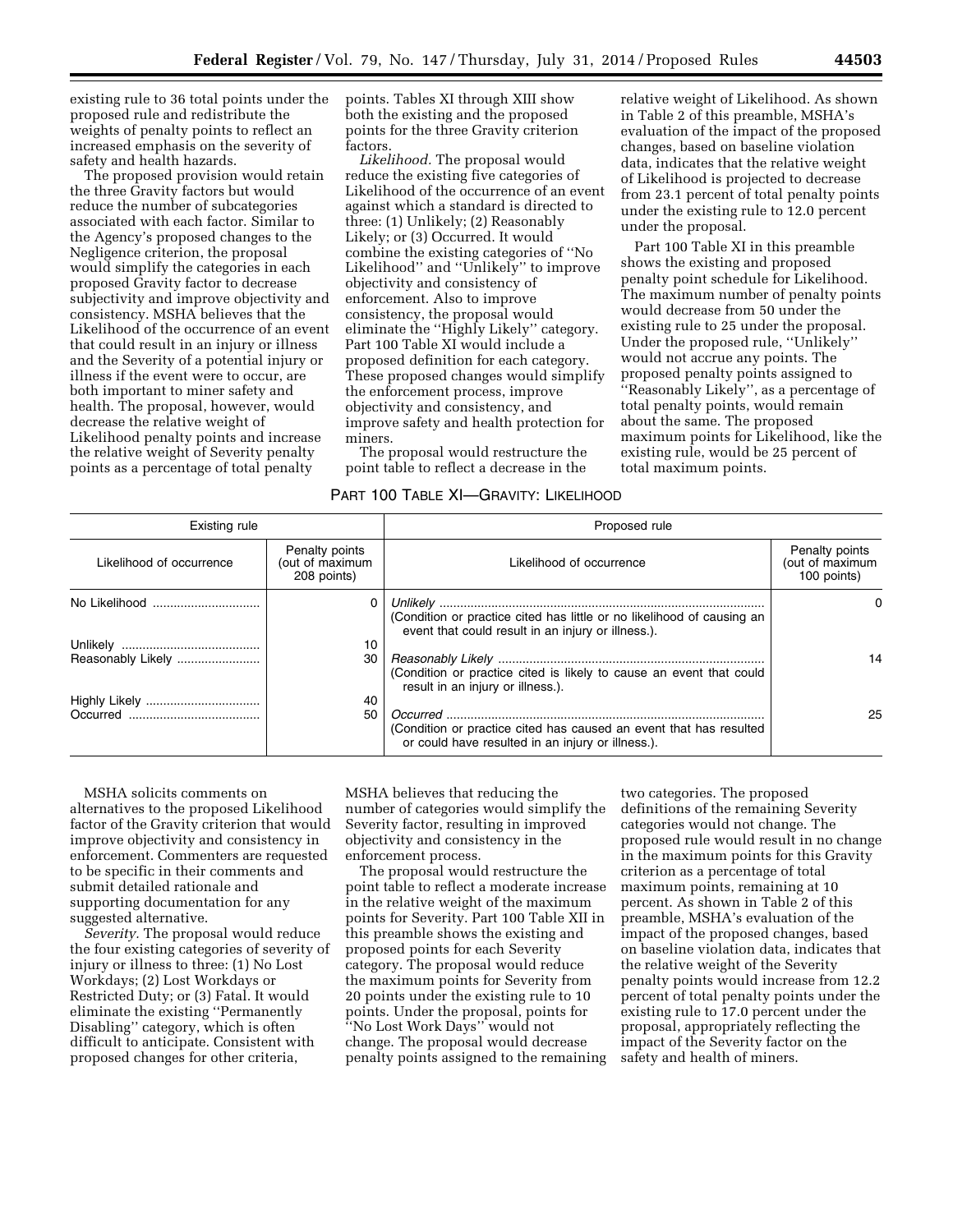| Existing rule                                                                                                                                                                                                                   |                                                  | Proposed rule                                                                                                                                                                                                                   |                                                  |
|---------------------------------------------------------------------------------------------------------------------------------------------------------------------------------------------------------------------------------|--------------------------------------------------|---------------------------------------------------------------------------------------------------------------------------------------------------------------------------------------------------------------------------------|--------------------------------------------------|
| Severity of injury or illness if the event has<br>occurred or were to occur                                                                                                                                                     | Penalty points<br>(out of maximum<br>208 points) | Severity of injury or illness If the event has<br>occurred or were to occur                                                                                                                                                     | Penalty points<br>(out of maximum<br>100 points) |
| (All occupational injuries and illnesses as defined<br>in 30 CFR Part 50 except those listed below.).                                                                                                                           | 0                                                | (All occupational injuries and illnesses as defined<br>in 30 CFR Part 50 except those listed below.).                                                                                                                           | 0                                                |
| (Any injury or illness which would cause the in-<br>jured or ill person to lose one full day of work or<br>more after the day of the injury or illness, or<br>which would cause one full day or more of re-<br>stricted duty.). | 5                                                | (Any injury or illness which would cause the in-<br>jured or ill person to lose one full day of work or<br>more after the day of the injury or illness, or<br>which would cause one full day or more of re-<br>stricted duty.). | 5                                                |
| (Any injury or illness which would be likely to re-<br>sult in the total or partial loss of the use of any<br>member or function of the body.).                                                                                 | 10                                               |                                                                                                                                                                                                                                 |                                                  |
| (Any work-related injury or illness resulting in<br>death, or which has a reasonable potential to<br>cause death.).                                                                                                             | 20                                               | (Any work-related injury or illness resulting in<br>death, or which has a reasonable potential to<br>cause death.).                                                                                                             | 10                                               |

# PART 100 TABLE XII—GRAVITY: SEVERITY

MSHA is particularly interested in comments that address alternatives to improve consistency and objectivity in the application of the Severity factor of the Gravity criterion. Commenters are requested to be specific in their comments and submit detailed rationale and supporting documentation for any suggested alternatives.

*Persons Affected.* The proposed rule would simplify this Gravity factor to improve objectivity and consistency in the enforcement process. Part 100 Table XIII shows the existing and proposed penalty points for the number of persons affected. The existing Gravity factor related to persons affected is

currently comprised of 11 categories ranging from zero persons potentially affected to 10 or more. The proposal would reduce the 11 categories into two: no persons are affected and one or more persons are affected. This proposed change would eliminate the need for MSHA inspectors to estimate how many persons potentially would be affected if the event were to occur, thereby reducing contests related to the inspector's estimates. The proposal would revise the point table to reflect the reduction in the number of categories. Consistent with the existing rule, if no persons are affected, no points would be assigned. If persons are

affected or potentially affected, one point would be assigned regardless of the number of persons.

This proposed change would decrease the maximum points for this criterion as a percentage of total maximum points, from 9 percent under the existing rule to 1 percent under the proposed rule. As shown in Table 2 of this preamble, MSHA's evaluation of the impact of the proposed changes, based on baseline violation data, indicates that the relative weight of Persons Affected penalty points would remain unchanged from the existing rule, at 3 percent of total penalty points.

# PART 100 TABLE XIII—GRAVITY: PERSONS POTENTIALLY AFFECTED

| Existing rule                                                                           |                                                  | Proposed rule                                                                                                                               |                                                  |
|-----------------------------------------------------------------------------------------|--------------------------------------------------|---------------------------------------------------------------------------------------------------------------------------------------------|--------------------------------------------------|
| Number of persons potentially<br>affected if the event has<br>occurred or were to occur | Penalty points<br>(out of maximum<br>208 points) | Persons potentially affected if the event has<br>occurred or were to occur                                                                  | Penalty points<br>(out of maximum<br>100 points) |
| 0<br>з<br>5<br>6                                                                        | 6<br>8<br>10                                     | (No persons are affected by the condition or practice cited.)<br>(One or more persons are affected by the condition or practice<br>cited.). |                                                  |
| 8<br>9                                                                                  | 12<br>14<br>16<br>18                             |                                                                                                                                             |                                                  |

MSHA is interested in comments that address alternatives to the proposed rule that would improve objectivity and consistency in the application of the Persons Affected factor of the Gravity

criterion. Commenters are requested to be specific in their comments and submit detailed rationale and supporting documentation for any comment or suggested alternative.

*G. § 100.3(f) Demonstrated Good Faith of the Operator in Abating the Violation* 

The proposal, like existing § 100.3(f), would provide for a 10 percent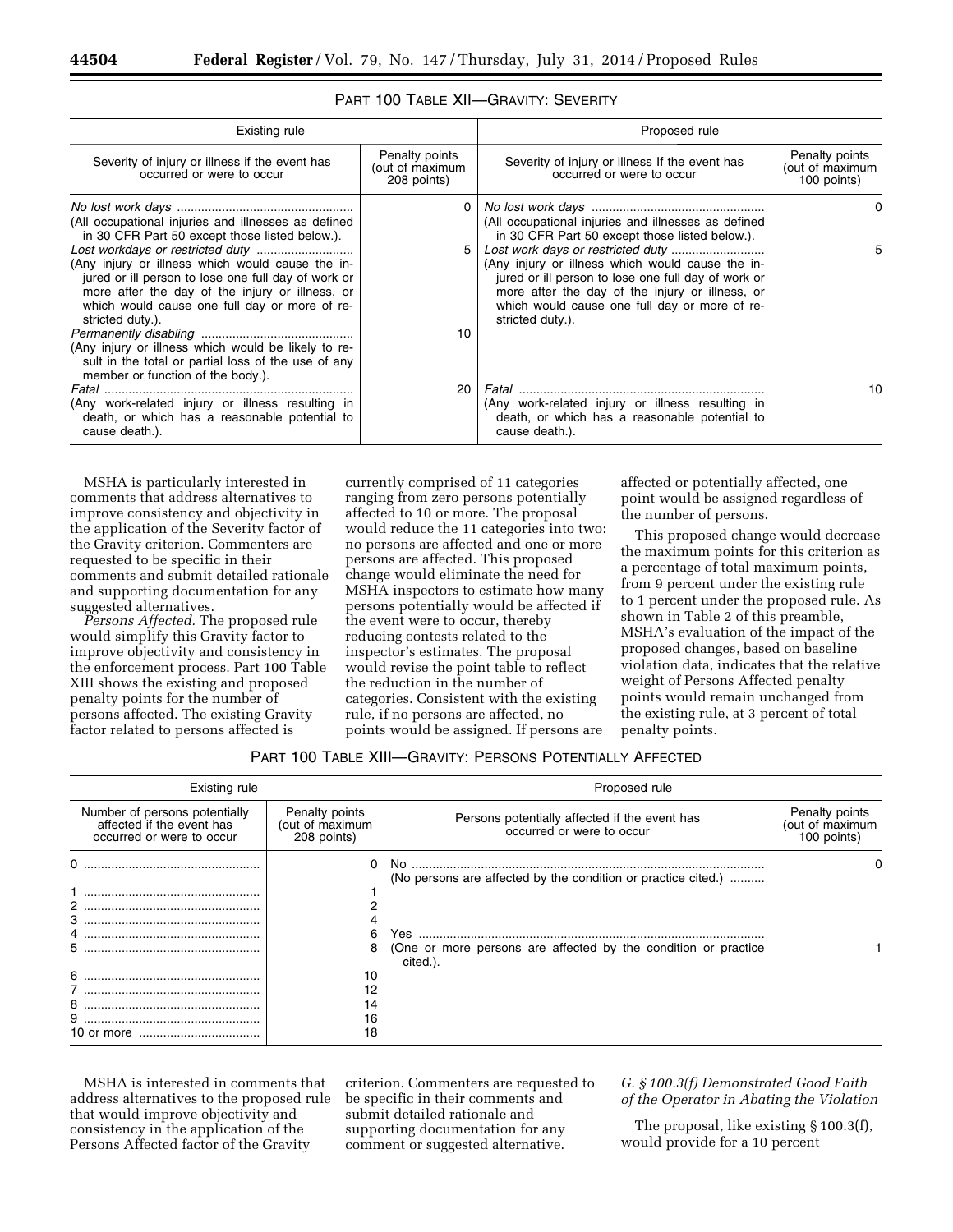reduction in the penalty amount of a regular assessment where the operator abates the violation within the time set by the inspector. Under the proposal, operators could save up to \$8 million (based on Table 12 in this preamble) in penalty reductions for prompt abatement of violations within the time set by the inspector.

In an effort to provide for increased operator focus on prevention of safety and health hazards, MSHA is considering an alternative that would recognize both prompt operator abatement of safety and health hazards as well as prompt payment of proposed penalties. Consistent with the statute, and with the prior civil penalty regulation, this alternative would provide an additional 20 percent Good Faith reduction in proposed penalties when neither the penalty nor the violation is contested and the penalty is paid before it becomes a final order of the Commission. Under this alternative, operators that promptly abate safety and health hazards and promptly pay the penalties associated with the violations could be eligible for up to a 30 percent overall Good-Faith reduction in the amount of the penalties. MSHA would provide these incentives to encourage operators to allocate more resources for

the prevention of safety and health hazards.

MSHA is interested in comments that address this alternative, including other alternatives that would encourage operators to resolve enforcement issues quickly and increase resources allocated to improving the safety and health of miners. Commenters are requested to be specific in their comments and submit detailed rationale and supporting documentation for any suggested alternatives.

#### *H. § 100.3(g) Penalty Conversion Table*

As described in the preceding sections for each of the proposed criteria, MSHA proposes to revise the penalty point tables for each criterion. The proposed penalty conversion table would retain the existing minimum penalty of \$112 and the maximum penalty of \$70,000 for non-flagrant violations. The proposal would reduce the maximum number of penalty points from 208 to 100.

The penalty conversion table in existing § 100.3(g) converts the total penalty points associated with a citation or order into penalties starting at \$112 when the point total is 60 or fewer to \$70,000 when the point total is 144 or more. The proposal would revise the penalty conversion table to convert total

points from ''31 or fewer'' to ''73 or more'' into penalties from \$112 to \$70,000, respectively.

Except for the points assigned to the minimum and maximum penalty, the proposed penalty conversion table combines two methods of converting points to dollars. The lower section of the proposed table (32 to 62 points) reflects an exponential curve and the upper section (>62 to >73 points) is linear. The proposed table starts at \$112 when the number of points associated with a citation or order is 31 or fewer. Each additional point from 32 up to 62 would increase the penalty dollar value by an average of 17 percent, or a range of 5 to 25 percent. The proposed penalty dollar value assigned for 62 points is \$15,000. Above 62 points the proposed penalty dollar value would increase by \$5,000 for each penalty point to a maximum of \$70,000 at 73 or more points. MSHA's evaluation of the impact of the proposed changes to criteria categories and the penalty points, based on baseline violation data, indicates that estimated aggregate monetary penalties under the proposed rule would remain basically the same as under the existing rule.

Part 100 Table XIV below shows the existing and the proposed penalty conversion tables.

#### PART 100 TABLE XIV—PENALTY CONVERSION TABLE

| <b>Existing points</b> | Existing<br>penalty (\$) | Proposed points | Proposed<br>penalty (\$) |
|------------------------|--------------------------|-----------------|--------------------------|
|                        | 112                      |                 | 112                      |
| 61                     | 121                      |                 | 118                      |
|                        | 131                      |                 | 124                      |
|                        | 142                      |                 | 150                      |
| 64                     | 154                      |                 |                          |
| 65                     | 167                      |                 | 175                      |
| 66                     | 181                      |                 |                          |
| 67                     | 196                      |                 | 200                      |
| 68                     | 212                      |                 |                          |
| 69                     | 230                      |                 | 250                      |
| 70                     | 249                      |                 |                          |
| 71                     | 270                      |                 |                          |
|                        | 293                      |                 | 300                      |
|                        | 317                      |                 |                          |
|                        | 343                      |                 | 350                      |
| 75                     | 372                      |                 |                          |
| 76                     | 403                      |                 | 400                      |
| 77                     | 436                      |                 | 450                      |
| 78                     | 473                      |                 |                          |
|                        | 512                      |                 | 500                      |
| 80                     | 555                      |                 |                          |
| 81                     | 601                      |                 | 600                      |
| 82                     | 651                      |                 |                          |
| 83                     | 705                      |                 | 700                      |
| 84                     | 764                      |                 |                          |
| 85                     | 828                      |                 | 800                      |
| 86                     | 897                      |                 |                          |
|                        | 971                      |                 | 1,000                    |
|                        | 1,052                    |                 |                          |
|                        | 1,140                    |                 | 1,200                    |
|                        | 1,235                    |                 |                          |
|                        | 1,337                    |                 | 1,400                    |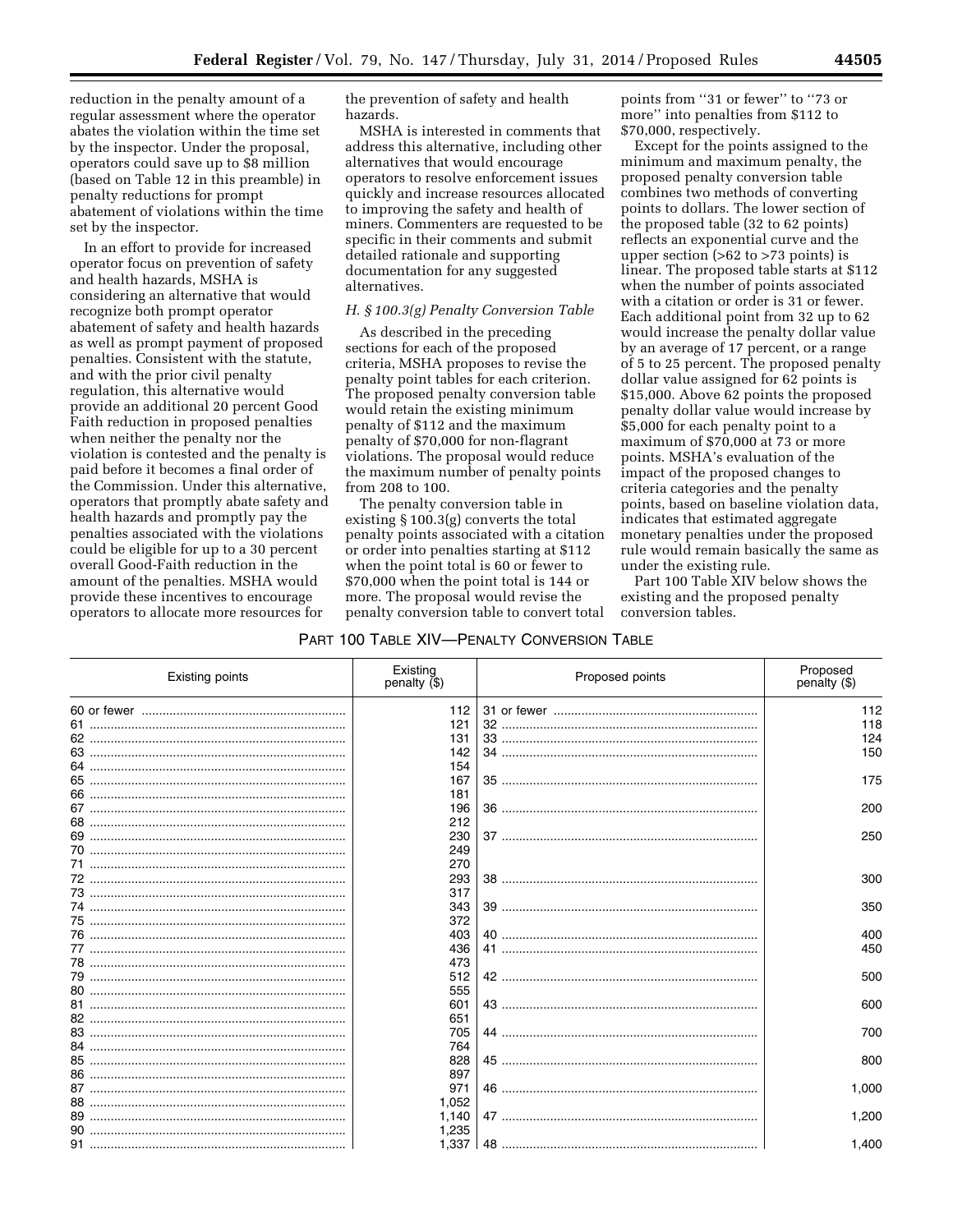| Existing points | Existing<br>penalty (\$) | Proposed points | Proposed<br>penalty (\$) |
|-----------------|--------------------------|-----------------|--------------------------|
|                 | 1,449                    |                 |                          |
|                 | 1,569                    |                 | 1,600                    |
|                 | 1,700                    |                 |                          |
|                 | 1,842                    |                 | 1,800                    |
|                 | 1,995                    |                 | 2,000                    |
|                 | 2,161<br>2,341           |                 | 2,500                    |
|                 | 2,536                    |                 |                          |
|                 | 2,748                    |                 |                          |
|                 | 2,976                    |                 | 3,000                    |
|                 | 3,224                    |                 |                          |
|                 | 3,493                    |                 |                          |
|                 | 3,784                    |                 | 3,500                    |
|                 | 4,099                    |                 |                          |
|                 | 4,440                    |                 |                          |
|                 | 4,810<br>5,211           |                 | 4,000                    |
|                 | 5,645                    |                 | 5,000                    |
|                 | 6,115                    |                 |                          |
|                 | 6,624                    |                 |                          |
|                 | 7,176                    |                 | 6,000                    |
|                 | 7,774                    |                 | 7,000                    |
|                 | 8,421                    |                 |                          |
|                 | 9,122                    |                 | 8,000                    |
|                 | 9,882                    |                 | 9,000                    |
|                 | 10,705                   |                 |                          |
|                 | 11,597<br>12,563         |                 | 10,000                   |
|                 | 13,609                   |                 | 15,000                   |
|                 | 14,743                   |                 |                          |
|                 | 15,971                   |                 |                          |
|                 | 17,301                   |                 |                          |
|                 | 18,742                   |                 | 20,000                   |
|                 | 20,302                   |                 |                          |
|                 | 21,993                   |                 |                          |
|                 | 23,825                   |                 | 25,000                   |
|                 | 25,810                   |                 | 30,000                   |
|                 | 27,959<br>30,288         |                 |                          |
|                 | 32,810                   |                 | 35,000                   |
|                 | 35,543                   |                 |                          |
|                 | 38,503                   |                 | 40,000                   |
|                 | 41,574                   |                 |                          |
|                 | 44,645                   |                 | 45,000                   |
|                 | 47,716                   |                 | 50,000                   |
|                 | 50,787                   |                 |                          |
|                 | 53,858                   |                 | 55,000                   |
|                 | 56,929<br>60,000         |                 | 60,000                   |
|                 | 63,071                   |                 |                          |
|                 | 66,142                   |                 | 65,000                   |
|                 | 69,213                   |                 |                          |
|                 | 70,000                   |                 | 70,000                   |

# PART 100 TABLE XIV-PENALTY CONVERSION TABLE-Continued

# I. § 100.3(h) The Effect of the Penalty on the Operator's Ability To Continue in **Business**

Except for a non-substantive change, proposed  $\S 100.3(h)$ , related to the effect of the penalty on the operator's ability to continue in business, would not change. Under the existing rule, MSHA presumes that the operator's ability to continue in business would not be affected by the assessment of a civil penalty. Under the existing rule, the operator may submit information to the

District Manager concerning the financial status of the business.

The proposal would require that operators notify and submit financial information to the Office of Assessments, Accountability, Special Enforcement and Investigations (OAASEI), rather than the District Manager, that civil penalties would affect their ability to continue in business. This proposal would be a nonsubstantive change to align the proposal with MSHA's procedures for processing

financial hardship claims. Under existing procedures, MSHA's OAASEI reviews the financial documents operators submit. This proposed change would simplify and expedite that process.

# J. § 100.4 Unwarrantable Failure and Immediate Notification

The Mine Improvement and New Emergency Response Act (MINER Act) established minimum penalties for citations and orders issued under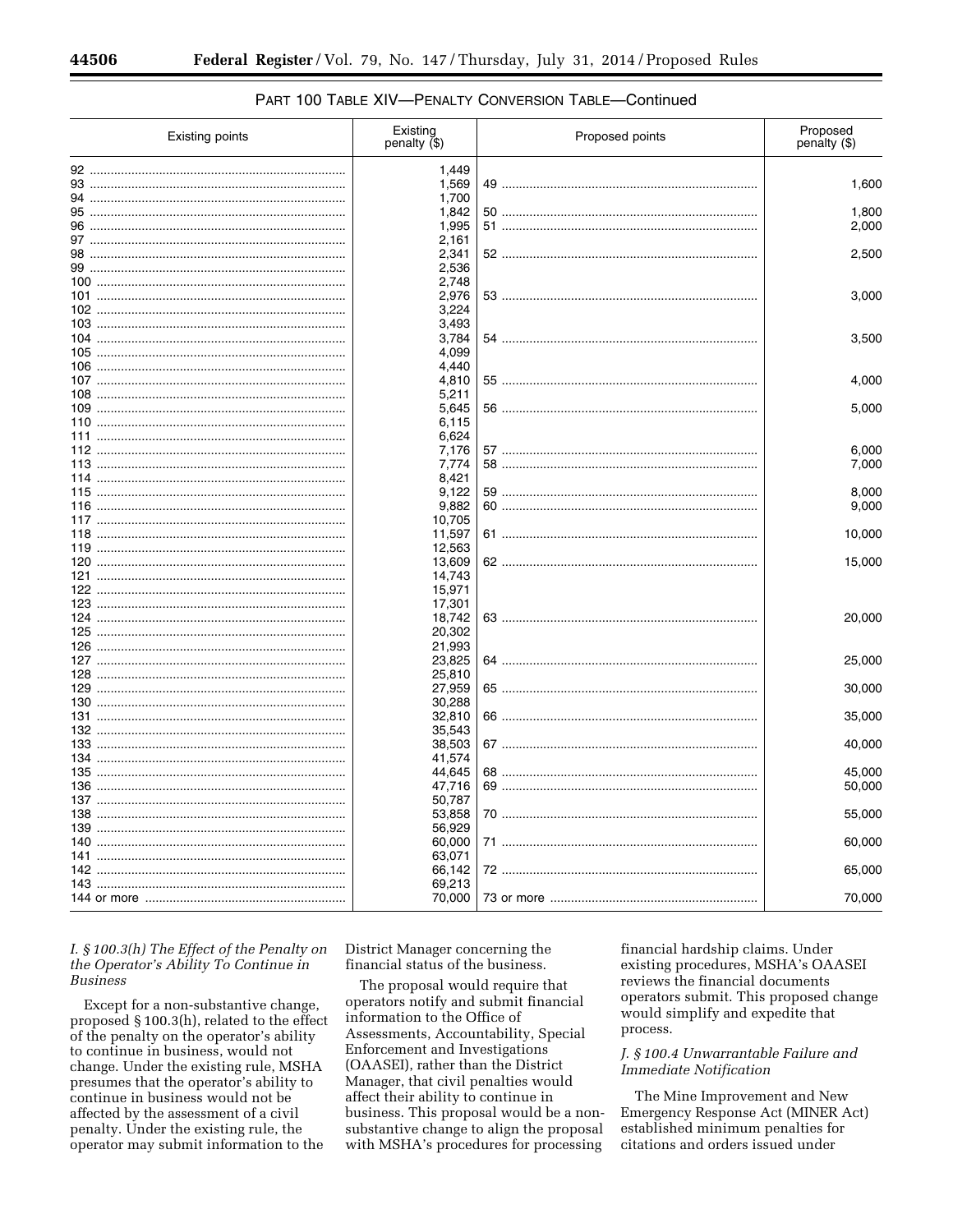§ 104(d) of the Mine Act, that resulted from an operator's unwarrantable failure to comply with mandatory safety and health standards. MSHA believes that operators and independent contractors who receive citations and orders designated as unwarrantable failures do not demonstrate appropriate safety and health management practices that provide for optimum safety and health conditions for miners.

MSHA is proposing to increase the minimum penalties for unwarrantable failures by 50 percent to provide greater deterrence for operators who allow these types of violations to occur. The proposed rule would hold operators accountable for their actions as well as encourage more diligent compliance. Under the proposal, the minimum penalty for any citation or order issued under § 104(d)(1) of the Mine Act would be \$3,000, and the minimum penalty for orders under § 104(d)(2) would be \$6,000.

MSHA is interested in comments that address this proposed change, including the deterrent effect on safety and health hazards. MSHA is also interested in alternatives that would improve safety and health conditions for miners. Commenters are requested to be specific in their comments and submit detailed rationale and supporting documentation for any suggested alternative.

#### **IV. Proposed Alternatives To Change the Scope, Purpose, and Applicability of This Part**

Existing §§ 100.1 and 100.2 limit the scope and applicability of 30 CFR part 100 to proposed civil penalties only. To enhance consistency and predictability in the assessment of civil penalties, MSHA is considering two alternatives that would broaden the scope and applicability of part 100 to include both proposed and assessed penalties. MSHA solicits comments on these alternatives, as well as on whether and why MSHA should retain the existing language.

#### *A. Regulatory Background and Commission Precedent*

The Mine Act requires that both the Secretary's penalty proposals and the Commission's penalty assessments reflect the same six statutory penalty criteria. The criteria are general in nature; each criterion requires further interpretation or elaboration before it can be applied to the facts of a particular case. The statute does not detail how the six statutory criteria should be balanced when determining an appropriate civil penalty. Both the exercise of proposing and the exercise of assessing an appropriate civil penalty, therefore, involve interpreting the

statutory penalty criteria and determining a method for balancing each criterion's relative weight. Under the existing rule and legal precedent, MSHA and the Commission take different approaches to these tasks.

1. MSHA's Approach to Proposing Civil Penalties

MSHA's regular assessment penalty formula interprets the six statutory civil penalty criteria and establishes a policy for balancing the criteria and arriving at a proposed penalty amount. Under existing and proposed § 100.3, MSHA interprets the six statutory penalty criteria to give each criterion more specificity.

*Operator History:* The first statutory criterion instructs that a penalty should reflect ''the operator's history of previous violations.'' Both existing and proposed § 100.3(c) interpret this criterion by (1) establishing the relevant time period; (2) distinguishing between the total number of violations and the number of repeat violations of the same provision; and (3) establishing that only violations that have become final orders of the Commission will be used to determine an operator's history.

*Operator Size:* The second statutory criterion requires consideration of ''the appropriateness of such penalty to the size of the business of the operator charged,'' but does not provide any details regarding how ''size'' should be calculated or compared. Both existing and proposed § 100.3(b) interpret this criterion by specifying that: (1) ''Size'' refers both to the size of the mine cited and to the size of the mine's controlling entity; (2) "size" is measured in terms of hours worked in the case of metal and nonmetal mines and by production in the case of coal mines; and (3) in the case of independent contractors, ''size'' is measured in terms of hours worked at all mines.

*Negligence:* The third statutory criterion states that a penalty should reflect ''whether the operator was negligent.'' Both existing and proposed § 100.3(d) interpret this criterion by defining the term ''negligence'' as ''conduct, either by commission or omission, which falls below a standard of care established under the Mine Act to protect miners against the risk of harm.'' Both existing and proposed § 100.3(d) further specify that ''[u]nder the Mine Act, an operator is held to a high standard of care.'' Finally, both existing and proposed § 100.3(d) create and define categories of negligence and assign penalty points based on the degree to which the operator failed to exercise a high standard of care.

*Effect on Business:* The fourth statutory criterion states that a penalty should reflect ''the effect on the operator's ability to continue in business.'' Both existing and proposed § 100.3(h) establish a presumption that the operator's ability to continue in business will not be affected by the assessment of a civil penalty. Both existing and proposed § 100.3(h) also provide for the operator to submit financial information to MSHA and for MSHA to reduce the penalty as appropriate.

*Gravity:* The fifth statutory criterion states that a penalty should reflect ''the gravity of the violation.'' Both existing and proposed § 100.3(e) define gravity as an evaluation of the seriousness of the violation and specify that gravity is determined by three factors: Likelihood, severity, and the number of persons potentially affected. Section 100.3(e) defines likelihood as the likelihood of the occurrence of the event against which a standard is directed and severity as the severity of the illness or injury if the event has occurred or were to occur. Proposed § 100.3 would retain the three existing gravity factors, but would reduce the number of possible categories within each factor, and define each category.

*Operator's Good Faith:* Finally, the sixth statutory criterion states that a penalty should reflect ''the demonstrated good faith of the operator charged in attempting to achieve rapid compliance after notification of a violation.'' Existing § 100.3(f) defines good faith as abatement of the violation within the time set by the inspector and provides for a 10 percent reduction in the penalty when the mine operator meets the inspector's deadline. In this proposed rule, MSHA is considering redefining good faith to include both prompt abatement of safety and health hazards and prompt payment of proposed penalties.

In addition to providing a substantive interpretation of each statutory criterion, § 100.3 also establishes a formula for converting MSHA's factual allegations under the six criteria into a dollar amount. Mine operators accumulate penalty points under each criterion according to the tables throughout § 100.3. Through the penalty point tables, contained in each subsection of § 100.3, the Secretary adjusts the relative importance of the six statutory penalty criteria.

The sum of penalty points is then converted into a dollar amount using the penalty conversion table in § 100.3(g). The conversion table at § 100.3(g) sets penalties at the level the Secretary considers necessary to protect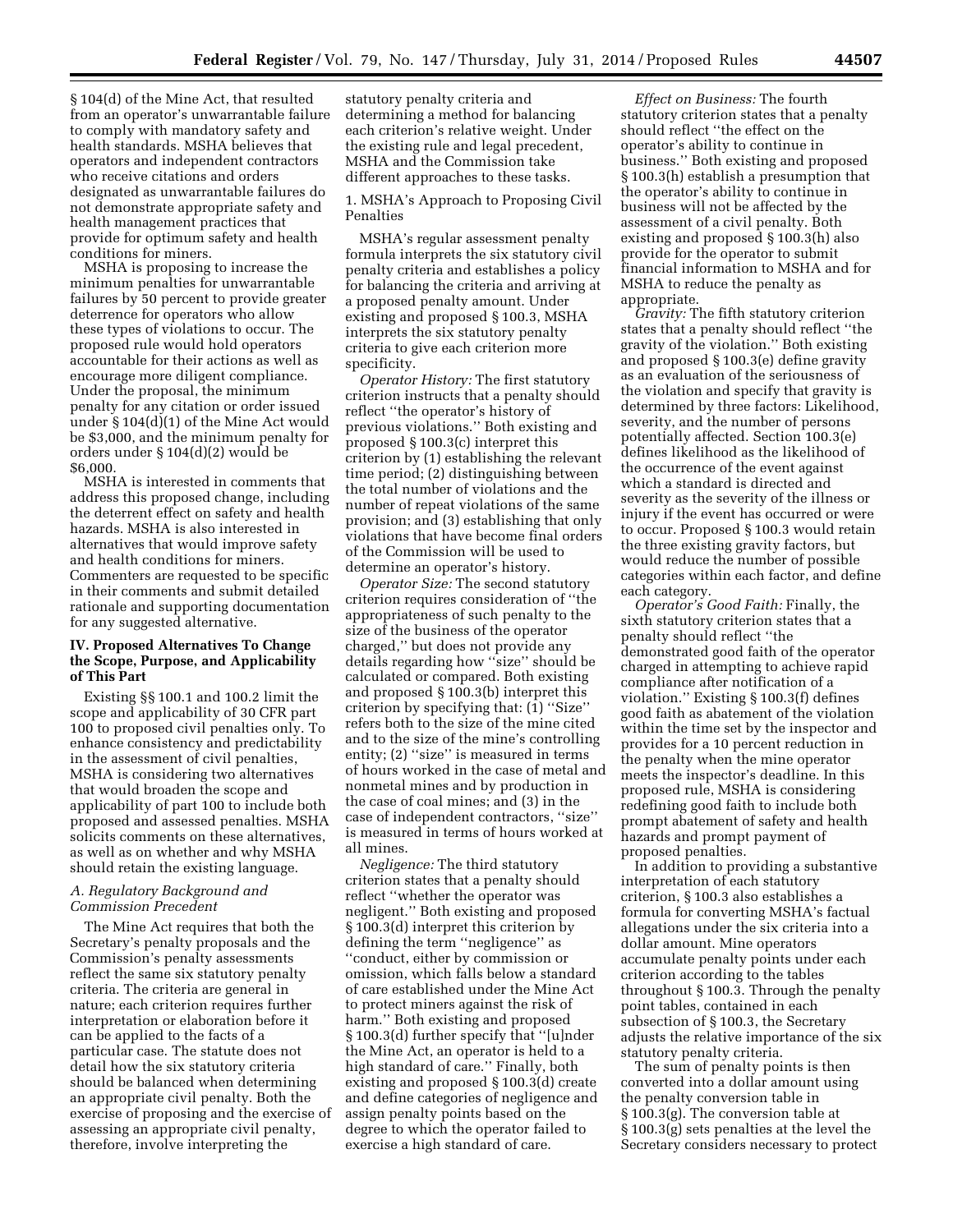the safety and health of miners, consistent with the statutory criteria and penalty limits set by Congress. In 2007, the Secretary's revision to part 100 was explicitly intended to result in an across-the-board increase in penalties to increase the incentives for mine operators to prevent and correct violations. Criteria and Procedures for Proposed Assessment of Civil Penalties, March 22, 2007 (72 FR 13592). Under the provisions in this proposed rule, the total amount of penalties assessed by MSHA would remain generally the same, but the emphasis on certain criteria would be adjusted.

When MSHA proposes civil penalties, it provides the operator with an exhibit that details MSHA's summary of facts supporting the proposed penalty. Both the operator and, in the case of a penalty contest, the Commission have the opportunity to see how MSHA applied part 100's interpretations and formula to the facts of a particular citation or order. The penalty summary lists the number of penalty points assessed under each statutory penalty criterion and the total resulting penalty amount.

#### 2. The Commission's Approach to Assessing Civil Penalties

Historically, the Secretary (through MSHA), has affirmatively limited the scope, purpose, and applicability of part 100's penalty formula by explicitly stating that the Commission is not expected to consider the formula when assessing civil penalties. *See* 30 CFR 100.1 and 100.2 (limiting scope and applicability of part 100 to MSHA's proposed penalties). In the preamble to the 1982 Final Rule, MSHA stated:

When a proposed penalty is contested, neither the formula nor any other aspect of these regulations applies. If the proposed penalty is contested, the Mine Safety and Health Review Commission exercises independent review, and applies the six statutory criteria without consideration of these regulations.

Criteria and Procedures for Proposed Assessment of Civil Penalties (May 21, 1982, 47 FR 22286–87)

The stated practice of the Commission, therefore, has been to assess penalties *de novo* according to the six statutory criteria. *See, e.g., Spartan Mining Co.,* 30 FMSHRC 699, 723 (Aug. 2008). The Commission has relied, in part, on the Secretary's regulatory limitations on the reach of part 100 to hold that it possesses *de novo* authority. *See Sellersburg Stone Co.,* 5 FMSHRC 287, 291 (1983), *aff'd Sellersburg Stone Co.* v. *Federal Mine Safety & Health Rev. Comm'n,* 736 F.2d 1147 (7th Cir. 1984).

In contrast to part 100, the Commission's case law does not interpret or define the statutory penalty criteria. To guide the *de novo* exercise of the authority of Commission administrative law judges (ALJs), the Commission has instead established basic procedures for Commission ALJs to follow when assessing civil penalties. The Commission's Procedural Rule 30 instructs Commission ALJs to issue a written opinion that makes findings of fact and conclusions of law with regard to each of the statutory criteria. 29 CFR 2700.30. Commission case law also requires that ALJs provide a ''sufficient explanation of the bases underlying the penalties assessed by the Commission'' for penalties that ''substantially diverge from those originally proposed.'' *Spartan Mining Co.,* 30 FMSHRC at 723 (quoting *Sellersburg,* 5 FMSHRC at 293).

The Commission's adequate explanation requirement is purely procedural; it does not purport to establish any deference toward the Secretary's proposed penalties. Thus, the Commission has unequivocally stated in its rules and decisions that its ALJs are bound by neither the Secretary's penalty regulations nor the Secretary's proposed penalty. 30 CFR 2700.30; *Mize Granite Quarries,* 34 FMSHRC 1760, 1763 (Aug. 7, 2012). The Commission has held that its ALJs need not even give a presumption of validity

to the Secretary's proposed assessments. *Mining & Property Specialists,* 33 FMSHRC 2961, 2963 (Dec. 6, 2011). Finally, the Commission has held that an ALJ who sustains all of the Secretary's factual allegations—or even finds greater gravity or negligence than that alleged—is free to assess lower penalties than those proposed by the Secretary, so long as the ALJ provides an adequate explanation for the penalty assessed. *Cantera Green,* 22 FMSHRC 616, 622 (May 2000).

3. Shortcomings of the Existing Approach to Part 100's Scope and Applicability

MSHA is concerned that the existing approach to part 100's scope and applicability—under which MSHA applies part 100's substantive penalty regulations when proposing a penalty, and the Commission assesses penalties *de novo* without reference to MSHA's interpretations or policy choices—has several shortcomings that are detrimental to the effectiveness of the Mine Act's civil penalty scheme.

First, the existing approach fails to provide sufficient predictability and consistency. Under the existing approach, the Secretary can sustain his burden to prove the violation and all penalty-related facts, and the Commission may nonetheless assess a civil penalty that differs from that proposed by the Secretary. Indeed, according to the penalty contest data analyzed by MSHA, the Commission takes varied approaches when the Secretary sustains his burden of proof. In cases decided from 2008 through 2013 in which MSHA proposed a regular formula penalty under the existing penalty regulations, and the Commission affirmed the violation with no modifications, the Commission has assessed the penalty proposed by the Secretary in 60 percent of cases; a lower penalty in 33 percent of cases; and a higher penalty in 7 percent of cases. See Table 5 below.

TABLE 5—FREQUENCY OF PENALTY DIVERGENCE FOR DECISIONS IN WHICH COMMISSION AFFIRMED VIOLATION WITH NO MODIFICATIONS TO CITATION OR ORDER

| Decision CY* | Number of<br>citations and<br>orders<br>decided-no<br>modifications | Commission<br>assessed<br>same penalty<br>(Percent) | Commission<br>assessed<br>higher penalty<br>(Percent) | Commission<br>assessed<br>lower penalty |
|--------------|---------------------------------------------------------------------|-----------------------------------------------------|-------------------------------------------------------|-----------------------------------------|
| 2008         |                                                                     |                                                     |                                                       | 29                                      |
| 2009         | 116                                                                 | 62                                                  |                                                       | 29                                      |
| 2010         | 56                                                                  | 38                                                  |                                                       | 55                                      |
| 2011         | 507                                                                 | 79                                                  |                                                       | 16                                      |
| 2012         | 145                                                                 | 43                                                  | ີ                                                     | 36                                      |
| 2013         | 414                                                                 | 44                                                  |                                                       | 51                                      |
|              |                                                                     |                                                     |                                                       |                                         |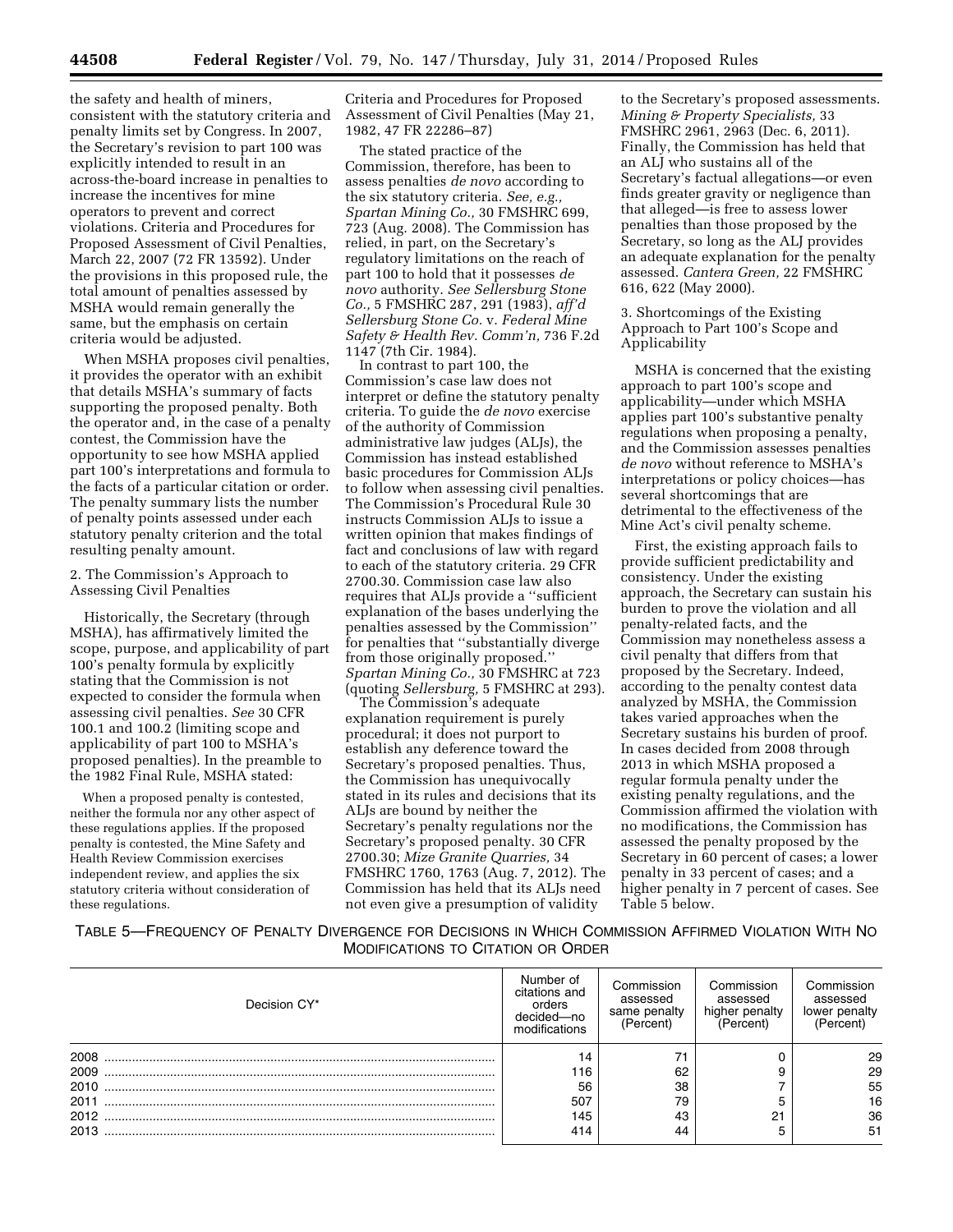# TABLE 5—FREQUENCY OF PENALTY DIVERGENCE FOR DECISIONS IN WHICH COMMISSION AFFIRMED VIOLATION WITH NO MODIFICATIONS TO CITATION OR ORDER—Continued

| Decision CY* | Number of<br>citations and<br>orders<br>decided-no<br>modifications | Commission<br>assessed<br>same penalty<br>(Percent) | Commission<br>assessed<br>higher penalty<br>(Percent) | Commission<br>assessed<br>lower penalty<br>(Percent) |
|--------------|---------------------------------------------------------------------|-----------------------------------------------------|-------------------------------------------------------|------------------------------------------------------|
| $\tau$ otals | ,252                                                                | 60                                                  |                                                       | 33                                                   |

\* Decision results recorded in MSHA systems as of 4/1/2014.

The Commission is even more likely to diverge from the penalty indicated by part 100's formula when a judge modifies the citation or order. In such

cases, the Commission assessed the penalty that would have been indicated by applying MSHA's penalty regulations to the judge's factual findings in only 22

percent of the cases decided. See Table 6 below.

# TABLE 6—FREQUENCY OF PENALTY DIVERGENCE FROM MSHA'S REGULAR PENALTY FORMULA FOR DECISIONS IN WHICH COMMISSION AFFIRMED VIOLATION BUT MODIFIED THE CITATION OR ORDER

| Decision CY* | Number of vio-<br>lations af-<br>firmed with<br>modification to<br>citation or<br>order | Commission<br>assessed<br>same penalty<br>(Percent) | Commission<br>assessed<br>higher penalty<br>(Percent) | Commission<br>assessed<br>lower penalty<br>(Percent) |
|--------------|-----------------------------------------------------------------------------------------|-----------------------------------------------------|-------------------------------------------------------|------------------------------------------------------|
| 2008         |                                                                                         |                                                     |                                                       | 100                                                  |
| 2009         |                                                                                         |                                                     | 50                                                    | 43                                                   |
| 2010         | 19                                                                                      | 47                                                  | 16                                                    | 37                                                   |
| 2011         | 101                                                                                     | 22                                                  | 37                                                    | 42                                                   |
| 2012         | 66                                                                                      | 18                                                  | 32                                                    | 50                                                   |
| 2013         | 91                                                                                      | 24                                                  | 57                                                    | 19                                                   |
| Totals       | 294                                                                                     | 22                                                  | 41                                                    | 37                                                   |

\* Decision results recorded in MSHA systems as of 4/1/2014.

Such inconsistencies undermine MSHA's efforts to achieve evenhanded and predictable treatment among violators by promulgating a civil penalty policy that gives fair notice of the consequences of infractions.

Second, MSHA is concerned that mine operators hold a perception that a lower penalty can be obtained by bringing a penalty contest before the Commission because the Commission is not required to follow MSHA's penalty regulations. Indeed, since MSHA began proposing civil penalties under the existing rule, in cases where the Commission has affirmed the

Secretary's citation or order and found that the Secretary met his burden to prove all penalty-related facts, the Commission has assessed total civil penalties that are \$579,345, or 15 percent, less than those MSHA originally proposed:

TABLE 7—COMPARISON OF TOTAL CIVIL PENALTIES PROPOSED BY MSHA AND TOTAL CIVIL PENALTIES ASSESSED BY COMMISSION IN CASES WHERE COMMISSION AFFIRMED CITATION OR ORDER WITH NO MODIFICATIONS TO CITATION OR ORDER

| Decision CY* | Number of<br>citations and<br>orders<br>decided with<br>no<br>modifications<br>to citation or order | MSHA's proposed<br>penalties under<br>existing rule | Commission's<br>penalty<br>assessments<br>after adjudication | Percent change in<br>penalties<br>(Percent) |
|--------------|-----------------------------------------------------------------------------------------------------|-----------------------------------------------------|--------------------------------------------------------------|---------------------------------------------|
| 2008         | 14                                                                                                  | \$17,879                                            | \$16,654                                                     | $-7$                                        |
| 2009         | 116                                                                                                 | 142.477                                             | 122,803                                                      | $-14$                                       |
| 2010         | 56                                                                                                  | 469.084                                             | 391,058                                                      | $-17$                                       |
| 2011         | 507                                                                                                 | 1,554,639                                           | 1,331,850                                                    | $-14$                                       |
| 2012         | 145                                                                                                 | 900.311                                             | 769.975                                                      | $-14$                                       |
| 2013         | 414                                                                                                 | 701.796                                             | 574.501                                                      | $-18$                                       |
| Totals       | 1.252                                                                                               | 3,786,186                                           | 3.206.841                                                    | $-15$                                       |

\* Decision results recorded in MSHA systems as of 4/1/2014.

MSHA is concerned that the perception that a lower penalty can be achieved at the Commission—even when the Secretary sustains his burden of proof—is exacerbating the number of contested cases under the Mine Act by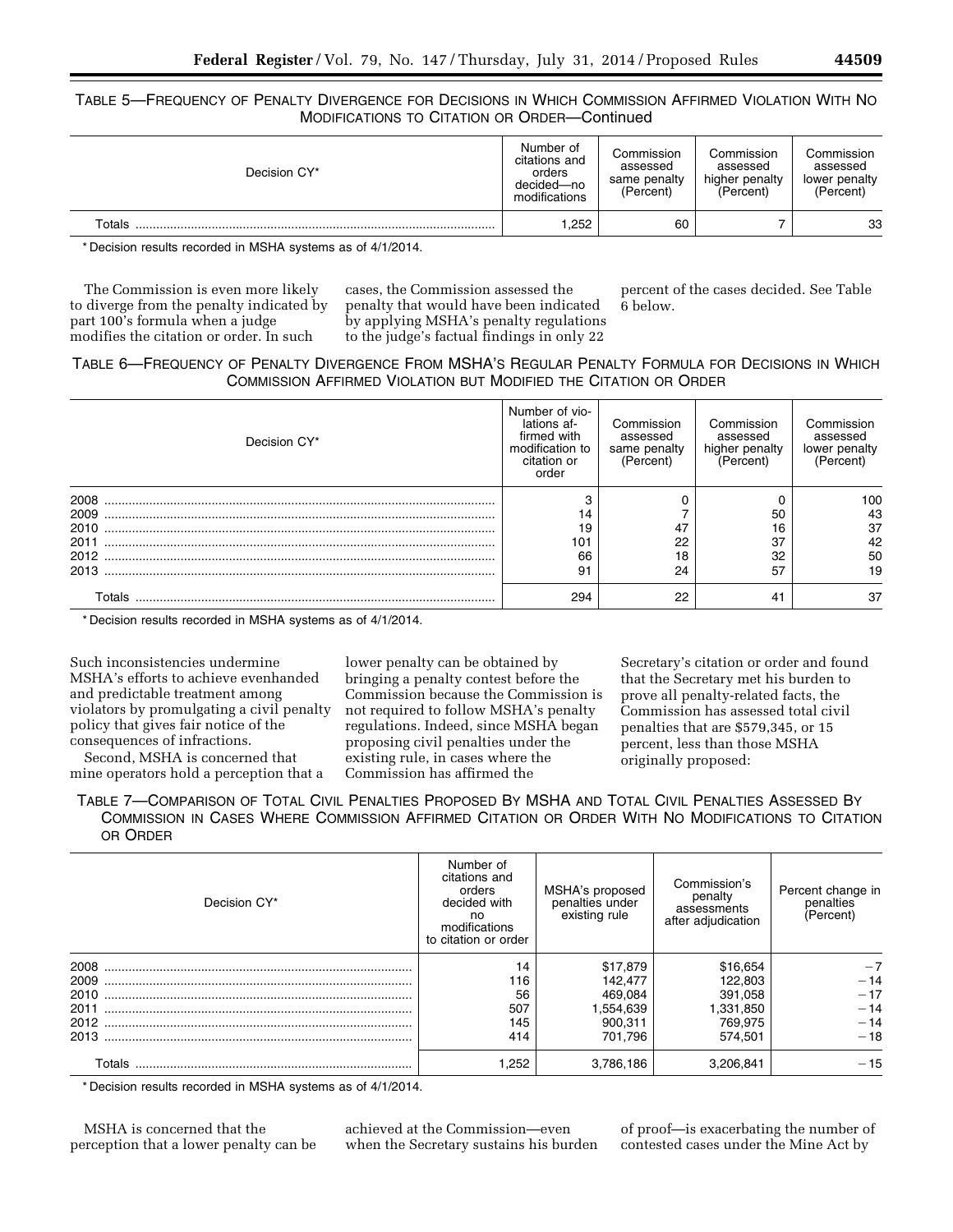creating an extra and unnecessary incentive for mine operators to contest MSHA's proposed penalties. An excessive number of penalty contests, in turn, hinder efficient and effective enforcement of the Mine Act.

Third, MSHA is concerned that the integrity of penalty decisions is compromised by the lack of substantive rules to guide the Commission's penalty analysis. Commission ALJs identify and discuss the six statutory penalty criteria before arriving at a penalty, but the Commission's precedent, unlike part 100, provides ALJs with no consistent method to interpret each criterion or to translate that discussion into a penalty amount. Because Congress did not give the Commission the authority to make law or policy, but rather gave the Commission limited authority to issue procedural rules, *see* 30 U.S.C. 823(d)(2), the Commission's lack of substantive guidance to its ALJs on the meaning of the six statutory penalty criteria cannot be remedied through Commission rulemaking or adiudication.

Finally, MSHA is concerned that the existing approach undermines the Secretary's ability to establish a penalty policy that achieves the deterrent purposes of civil penalties under the Mine Act. Under the Mine Act's splitenforcement model, the Secretary has exclusive policymaking authority, and the Commission is ''the equivalent of a court.'' *See, e.g., Jeroski* v. *Sec'y of Labor,* 697 F.3d 651, 653 (7th Cir. 2012). If the Secretary decides that an acrossthe-board increase or decrease in civil penalties is necessary to achieve the purposes of the Mine Act, the Commission's overall assessments should also reflect that policy choice, so long as the Secretary sustains his burden of proof regarding the facts of each violation and the six penalty criteria.

## *B. Proposed Alternatives to the Existing Approach to §§ 100.1 and 100.2*

MSHA is considering two alternative proposals to bring greater consistency and predictability to the assessment of civil penalties than achieved by the existing approach to §§ 100.1 and 100.2. The third alternative would be to leave these sections unchanged.

1. Modify the Scope and Applicability of Part 100 To Make § 100.3 a Legislative Rule Governing Both the Proposal and the Assessment of Civil Penalties

MSHA's first proposed alternative is to modify the scope and applicability of part 100 so that § 100.3 is a legislative rule that governs both MSHA's proposal

and the Commission's assessment of civil penalties. This alternative would require the Commission to apply the penalty formula when assessing civil penalties according to the six statutory criteria.

Under the first alternative, §§ 100.1 and 100.2 would be revised to read as follows:

#### **§ 100.1 Scope and Purpose**

This part provides the criteria and procedures for the proposal and assessment of civil penalties under §§ 105 and 110 of the Federal Mine Safety and Health Act of 1977 (Mine Act). The purpose of this part is to provide a fair and equitable procedure for the application of the statutory criteria in determining penalties by both MSHA and the Commission, to maximize the incentives for mine operators to prevent and correct hazardous conditions, to encourage the consistent and predictable assessment of civil penalties, and to assure the prompt and efficient processing and collection of penalties.

#### **§ 100.2 Applicability**

The criteria and procedures in this part are applicable to the proposal and assessment of civil penalties for violations of the Mine Act and the standards and regulations promulgated pursuant to the Mine Act, as amended.

(a) MSHA shall review each citation and order and shall make proposed assessments of civil penalties.

(b) When MSHA elects to make a regular formula assessment, the Federal Mine Safety and Health Review Commission shall determine whether MSHA has met its burden to establish the facts required to sustain each proposed assessment and shall assess a penalty in accordance with the civil penalty formula established in §§ 100.3 and 100.4 of this part.

Under this alternative, as under the existing rule, MSHA would propose a penalty according to the part 100 formula. If the mine operator contests the penalty, an ALJ would make findings of fact under each of the six penalty criteria.

This alternative would take a different approach than the existing rule to the application of the penalty formula to the facts found by the ALJ. Under this alternative, if the Secretary meets his burden to prove the penalty-related facts alleged, part 100 would require the ALJ to assess MSHA's proposed penalty. If the Secretary does not meet his burden of proof, the judge would apply part 100's penalty formula to the adjudicated facts to arrive at a new assessment.

Under this proposed alternative, the Commission, when reviewing contested penalty assessments, would review the ALJ's factual findings for substantial evidence as it has under the existing rule. The proposed alternative would additionally require the Commission to

review whether the ALJ correctly applied part 100 to the penalty-related facts.

2. Modify the Scope and Applicability of Part 100 While Allowing the Commission To Depart From the Formula Penalty

MSHA's second proposed alternative is similar to the first, but would give the Commission flexibility to depart from the part 100 penalty formula in much the same way that district court judges were authorized, in limited circumstances, to depart from the Sentencing Guidelines before the Supreme Court's ruling in *United States*  v. *Booker,* 543 U.S. 220 (2005). Under that framework, the district court first calculated the applicable Sentencing Guidelines range, and then considered whether to grant an upward or downward departure. *See, e.g., Koon* v. *United States,* 518 U.S. 81, 88–89  $(1996).1$ 

The Sentencing Reform Act of 1984 contemplated that district court judges would grant a departure for ''an aggravating or mitigating circumstance of a kind, or to a degree, not adequately taken into consideration by the Sentencing Commission in formulating the guidelines.'' 18 U.S.C. 3553(b)(1). To determine whether the Sentencing Commission had adequately considered a circumstance, Congress instructed courts to consider the Sentencing Guidelines, policy statements, and official commentary of the Sentencing Commission. *Id.* 

The Commission's Manual elaborated on the concept of departures by explaining that departures were warranted in unusual or atypical cases and described such cases as ''one[s] to which a particular guideline linguistically applies but where conduct significantly differs from the norm.'' *Koon,* 518 U.S. at 93 (quoting 1995 U.S.S.G. ch. 1, pt. A, intro. comment. 4(b)).

Under MSHA's second alternative, part 100 would employ a similar legal standard and allow Commission ALJs to make an upward or downward departure from MSHA's formula when justified. Sections 100.1 and 100.2 would be revised to read as follows:

#### **§ 100.1 Scope and Purpose**

This part provides the criteria and procedures for the proposal and assessment of civil penalties under §§ 105 and 110 of the

<sup>&</sup>lt;sup>1</sup>The pre-*Booker* Sentencing Guidelines are more analogous to this rulemaking than the post-*Booker*  Guidelines because the criminal constitutional protections motivating the Supreme Court's decision in *Booker* are inapplicable to the assessment of civil penalties under the Mine Act.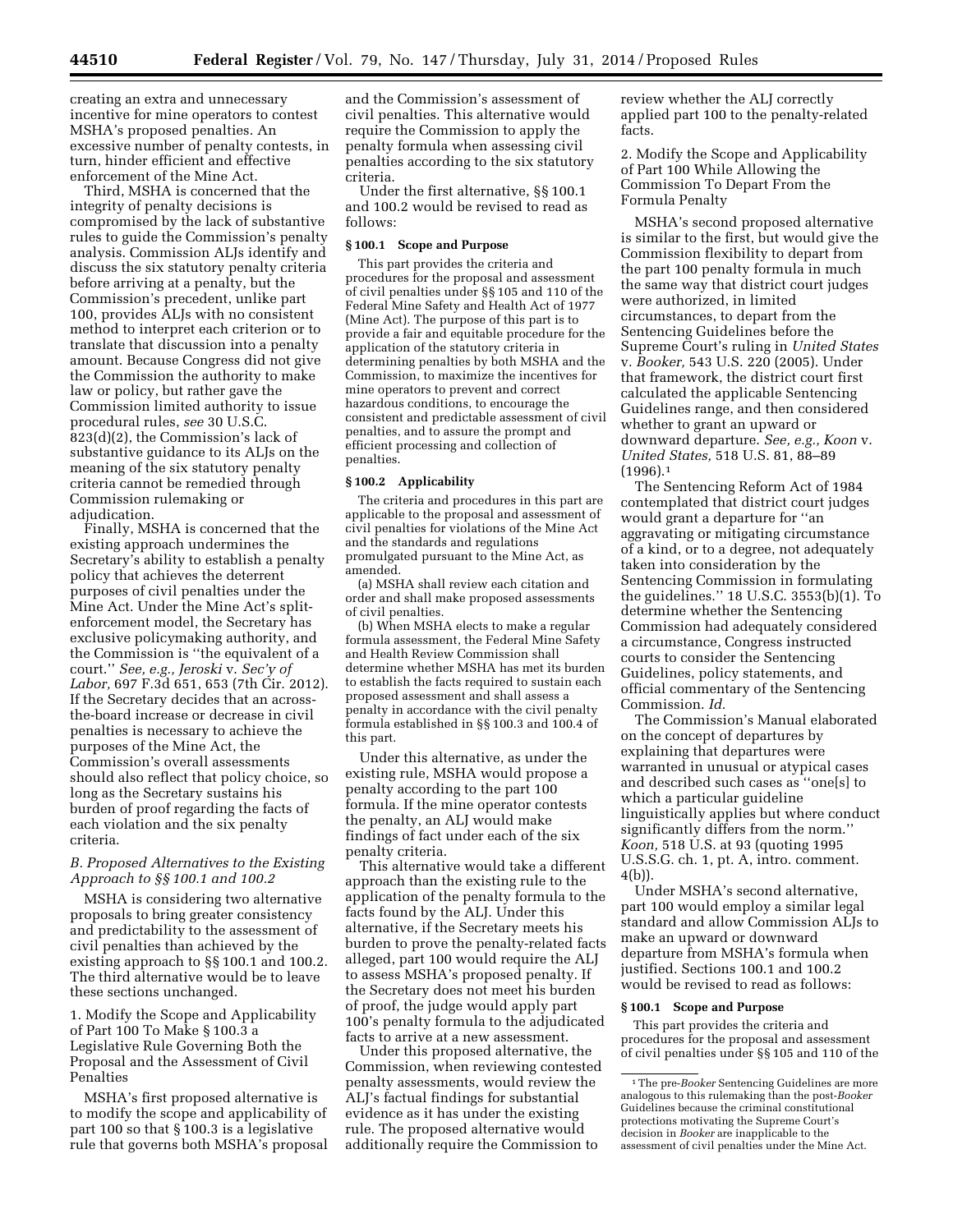Federal Mine Safety and Health Act of 1977 (Mine Act). The purpose of this part is to provide a fair and equitable procedure for the application of the statutory criteria in determining penalties by both MSHA and the Commission, to maximize the incentives for mine operators to prevent and correct hazardous conditions, to encourage the consistent and predictable assessment of civil penalties, and to assure the prompt and efficient processing and collection of penalties.

#### **§ 100.2 Applicability**

The criteria and procedures in this part are applicable to the proposal and assessment of civil penalties for violations of the Mine Act and the standards and regulations promulgated pursuant to the Mine Act, as amended.

MSHA would also incorporate a new § 100.9 to identify the applicable legal standard for Commission ALJs to apply to the Secretary's proposed regular assessments. The new § 100.9 would read as follows:

#### **§ 100.9 Commission Review of the Secretary's Proposed Regular Assessments**

(a) When MSHA elects to make a regular formula assessment, the Federal Mine Safety and Health Review Commission shall determine whether MSHA has met its burden to establish the facts required to sustain each proposed assessment and shall assess a penalty in accordance with the civil penalty formula established in §§ 100.3 and 100.4 of this part.

(b) Notwithstanding § 100.9(a), if the administrative law judge (ALJ) finds that there exists an aggravating or mitigating circumstance of a kind, or to a degree, not adequately taken into consideration by the Secretary when formulating the penalty regulations, the ALJ may assess a penalty other than that indicated by the formula so long as:

(1) The ALJ considers the penalty regulations in part 100, the relevant regulatory history, and MSHA's policy statements when determining whether the Secretary adequately considered the circumstance.

(2) The ALJ provides a statement of reasons for assessing a civil penalty that is higher or lower than the penalty indicated by applying §§ 100.3 and 100.4 to the penalty-related facts as found by the ALJ.

(3) The ALJ considers the statutory penalty criteria and the purposes of this part identified in § 100.1.

(4) The ALJ assesses a civil penalty that is consistent with statutory minimum and maximum penalties.

Under the second proposed alternative, the Secretary anticipates that the Commission would review the ALJ's findings of penalty-related facts for substantial evidence; the ALJ's application of the civil penalty formula in §§ 100.3 and 100.4 to the penaltyrelated facts *de novo;* and the ALJ's assessment of a penalty under § 100.9(b) for abuse of discretion. MSHA's second

proposed alternative would promote greater consistency and predictability than the existing rule because Commission ALJs would assess the formula penalty indicated by the adjudicated facts in many, if not most, cases. When departing from the formula penalty, Commission ALJs would not disregard the Secretary's penalty regulations, but rather would engage in a reasoned examination of them. Through the process of explaining justified departures from the penalty regulations in a limited number of cases, the Commission and its ALJs could contribute to a dialogue with the Secretary, mine operators, and other interested parties about ways in which the Secretary could continue to refine and improve the regular assessment rules to better serve the purposes of the Mine Act.

#### 3. No Change to Regulatory Language

MSHA's third proposed alternative is to make no change to the existing scope and applicability of part 100. Under this alternative, the Secretary could pursue his penalty objectives through a case-bycase approach in penalty contests before the Commission. In litigation, the Secretary could ask the Commission to establish a presumption of validity in favor of the penalty indicated by part 100 by requiring its ALJs to give an explanation for why the part 100 penalty is inadequate, rather than an explanation for the bases of the Commission's *de novo* assessment according to the six statutory criteria. The Secretary could also request that the Commission provide more guidance to Commission ALJs about what an adequate explanation of a penalty assessment involves. Finally, the Secretary could ask the Commission to defer to the Secretary's interpretations of the penalty factors in part 100, even if the Commission does not weigh and balance those factors as the Secretary does in § 100.3(g)'s penalty conversion table.

#### *C. Request for Comments*

MSHA seeks comments addressing which of these three proposed alternatives would best achieve the purposes of the Mine Act's civil penalty scheme. In particular, MSHA seeks comments addressing whether part 100's civil penalty formula should govern the Commission's penalty assessments in addition to MSHA's penalty proposals, or whether MSHA should instead continue to address penalty-related issues on a case-by-case basis through litigation rather than rulemaking. MSHA also seeks comments addressing whether the

Commission should be able to depart from the penalty formula and what requirements the Commission should satisfy when departing from the formula.

#### **V. Preliminary Regulatory Economic Analysis**

MSHA has not prepared a separate regulatory economic analysis for this rulemaking. Rather, the analysis is presented below. MSHA requests comments on all estimates of costs and benefits presented in this preamble, and on the data and assumptions the Agency used to develop estimates.

#### *A. Executive Orders (E.O.) 12866 and 13563*

Executive Orders 12866 and 13563 direct agencies to assess all costs and benefits of available regulatory alternatives and, if regulation is necessary, to select regulatory approaches that maximize net benefits (including potential economic, environmental, public safety and health effects, distributive impacts, and equity). Executive Order 13563 emphasizes the importance of quantifying both costs and benefits, of reducing costs, of harmonizing rules, and of promoting flexibility.

Under E.O. 12866, a significant regulatory action is one meeting any of a number of specified conditions, including the following: Having an annual effect on the economy of \$100 million or more, creating a serious inconsistency or interfering with an action of another agency, materially altering the budgetary impact of entitlements or the rights of entitlement recipients, or raising novel legal or policy issues. MSHA has determined that the proposed rule is a significant regulatory action because it raises novel legal and policy issues.

The analysis below indicates that the total transfer of monetary penalties from the mining industry to the Federal government would decrease by approximately \$2.7 million from \$82.5 million under the existing rule to \$79.8 million under the proposed rule. For analysis purposes under E.O. 12866, there are no costs or quantified benefits.

#### *B. Population at Risk*

The proposed rule applies to all mines in the United States. MSHA divides the mining industry into two major sectors based on commodity: (1) coal mines and (2) metal and nonmetal (M/NM) mines. The Agency maintains data on the number of mines and on mining employment by mine type and size. MSHA also collects data on employment at independent contractor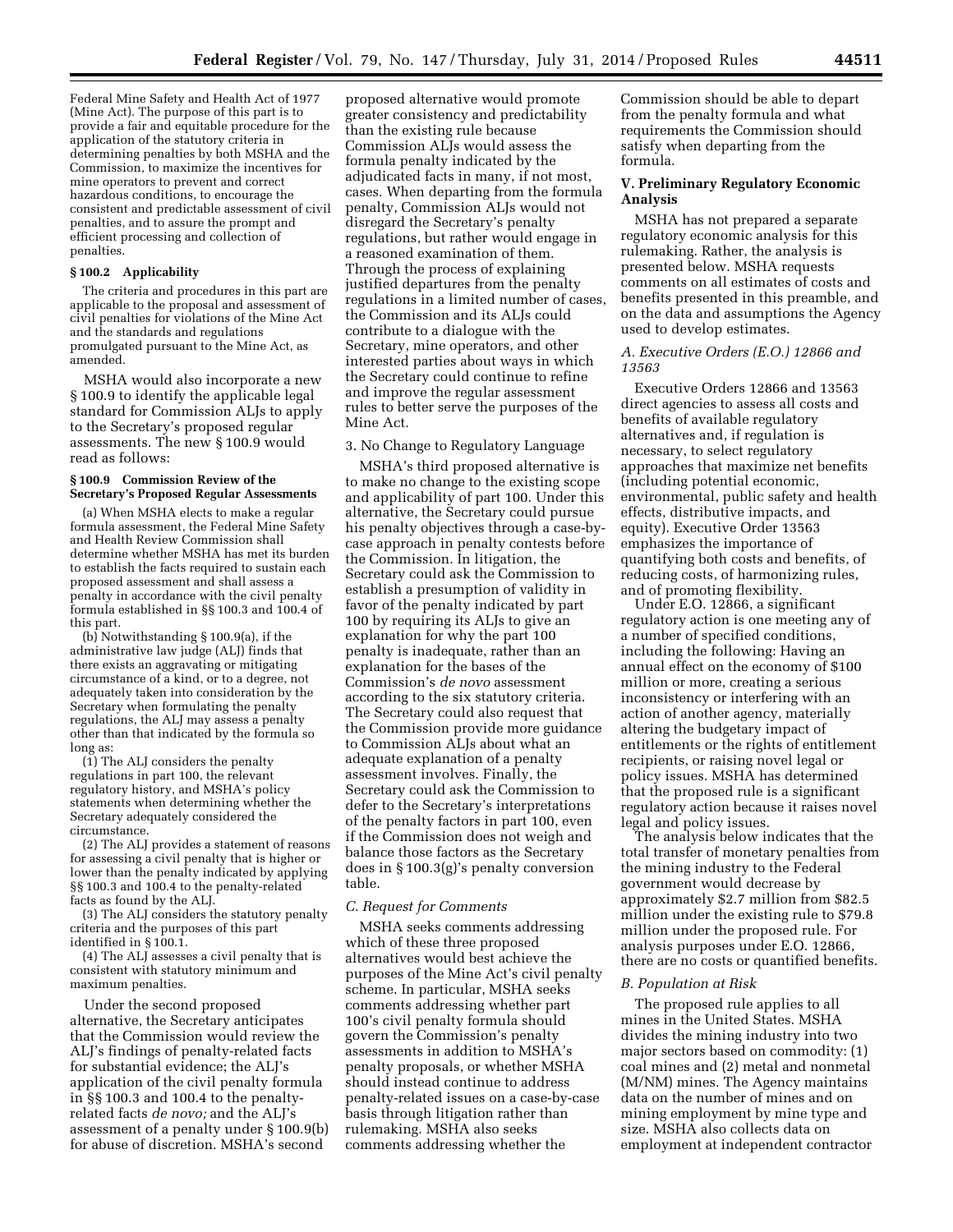firms performing certain types of work at mines and on mining operations owned or operated by state or local governments. As shown in Table 8,

MSHA estimates that there were 13,757 mines with employment in 2013, including 149 mines owned or operated by state or local governments. These

mines employed 340,000 miners, including contract workers and excluding office workers.

TABLE 8—NUMBER OF MINES, AND EMPLOYMENT, EXCLUDING OFFICE EMPLOYEES, BY EMPLOYMENT SIZE OF MINE, IN 2013

| Size of mine (# employees) | # coal mines         | # M/NM mines             | Total # mines             | Non-office<br>employment<br>at coal mines | Non-office<br>employment<br>at M/NM<br>mines | Non-office<br>employment<br>at all mines |
|----------------------------|----------------------|--------------------------|---------------------------|-------------------------------------------|----------------------------------------------|------------------------------------------|
| $20 - 500$                 | 991<br>688<br>23<br> | 10.654<br>.368<br>33<br> | 11.645<br>2.056<br>56<br> | 6,305<br>56.727<br>17.041<br>             | 48.697<br>72.697<br>23.477<br>               | 55,002<br>129,424<br>40,518<br>114,911   |
| ™otal                      | .702                 | 12.055                   | 13.757                    | 80.073                                    | 144.871                                      | 339,855                                  |

MSHA estimates the value of coal produced in 2013 using coal production, and the most recent price of coal from the U.S. Department of Energy (DOE), Energy Information Administration (EIA), adjusted to 2013 dollars using the GDP price deflator from the Bureau of Economic Analysis. MSHA estimates the 2013 price per ton

of underground coal to be \$67.56, and the 2013 price per ton of surface coal to be \$26.83. The estimated value of coal produced in U.S. coal mines in 2013 was \$40.3 billion, of which \$23.1 billion was from underground coal and \$17.2 billion from surface coal.

The U.S. Department of the Interior (DOI) estimated the value of the U.S.

mining industry's M/NM output in 2013 to be approximately \$74.2 billion. The value of production estimates are from DOI, U.S. Geological Survey (USGS), Mineral Commodity Summaries 2014, February 2014, page 8.

As shown in Table 9, the combined value of production from all U.S. mines in 2013 was \$114.5 billion.

| TABLE 9-COAL AND M/NM MINE REVENUE, BY EMPLOYMENT SIZE OF MINE, IN 2013 |  |
|-------------------------------------------------------------------------|--|
|-------------------------------------------------------------------------|--|

| Size of mine (# employees)       | Coal revenue<br>(millions of<br>dollars) | M/NM revenue<br>(millions of<br>dollars) | Total revenue<br>(millions of<br>dollars) |
|----------------------------------|------------------------------------------|------------------------------------------|-------------------------------------------|
| $1 - 19$<br>$20 - 500$<br>$501+$ | \$603<br>24.921<br>14.771                | \$16,803<br>39.431<br>17.967             | \$17,405<br>64,352<br>32,738              |
| $\tau$ otal                      | 40.295                                   | 74.200                                   | 114,495                                   |

#### *C. Benefits*

The proposed changes to part 100 would improve the efficiency of the Agency's enforcement efforts and minimize disputes. When issuing citations or orders, inspectors are required to evaluate safety and health conditions and make decisions about five of the six statutory criteria. The proposed rule would simplify the gravity and negligence criteria and place an increased emphasis on the more serious hazards. Simplifying the criteria would increase objectivity and clarity in the citation and order process. The proposed changes should result in fewer areas of disagreement and earlier resolution of enforcement issues, which should result in fewer contests of violations or proposed assessments.

MSHA conducted a detailed analysis of the 121,089 violations for which MSHA proposed penalties under the regular formula during the 12-month baseline (2013). In reviewing the existing distribution of the factors used

to calculate the civil penalties, MSHA determined that there were noticeable differences in the way inspectors evaluated subjective factors such as the likelihood of the cited condition or practice causing an accident, the expected severity of any injury the condition or practice might cause, and the degree of negligence attributed to the mine operator in allowing the condition or practice to occur. For example, negligence attributed to the violator currently accounts for 30 percent of the penalty points assigned to all violations. The data revealed that M/ NM mine inspectors assessed ''High Negligence'' in 10 percent of the violations while inspectors in coal mines assessed ''High Negligence'' in five percent of the violations. An even larger difference exists with the inspectors' evaluation of injury severity. M/NM mine inspectors evaluate the potential injury to be ''Fatal'' in 24 percent of the violations cited compared to 11 percent for coal mine inspectors.

MSHA's existing Form 7000–3 ''Mine Citation/Order Form'' is both outdated and complex. With 1,000 possible permutations for Gravity and Negligence, the existing form lends itself to subjectivity and ambiguity when evaluating these factors. The proposed citation/order form would reduce the number of permutations to 54, simplifying the criteria to increase objectivity and the form's clarity consistent with changes in the proposed rule. The proposed revisions to the citation/order form would result in fewer areas of disagreement and earlier resolution of enforcement issues.

The proposal is structured to encourage operators to be more proactive in addressing safety and health conditions at their mines. Under the proposal, total monetary civil penalties would remain generally the same as MSHA's proposed penalties under the existing rule. The proposal would place an increased emphasis on negligence and gravity to more appropriately address factors that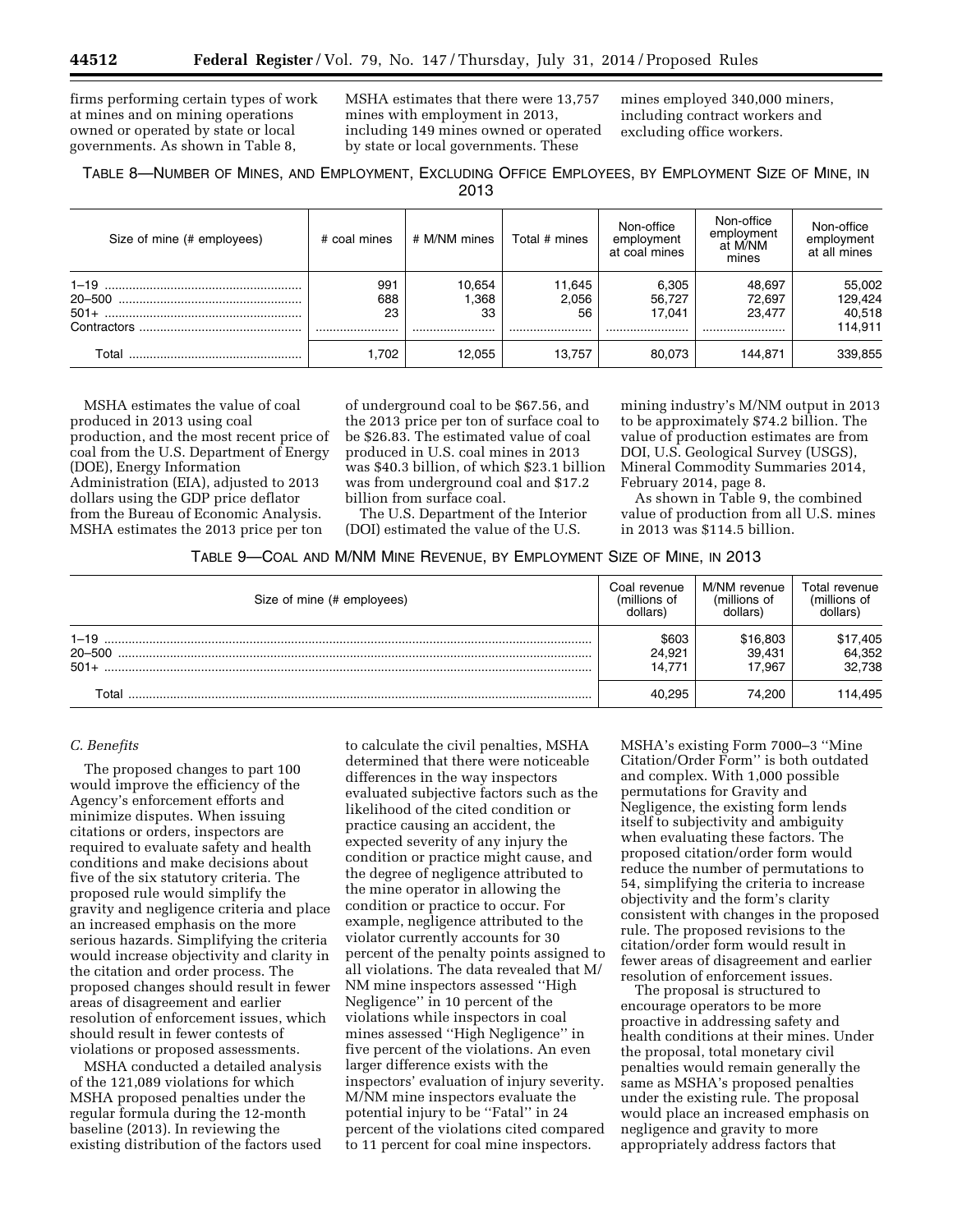directly impact miner safety and health. The proposal would place less emphasis on mine size, with slightly less emphasis on controller and contractor sizes.

Finally, MSHA is proposing to increase the minimum penalties for unwarrantable failure to provide greater deterrent for operators who allow these types of violations to occur.

Although MSHA has identified potential benefits of the proposed rule, the Agency has no basis to quantify or monetize these potential benefits. Further, MSHA's analysis of the projected benefits considered only the effect of the proposal on MSHA's proposed penalties and did not consider the impact of the proposal on final orders of the Commission. MSHA has no basis from which to project how the proposed changes to §§ 100.1 and 100.2 might affect final orders of the Commission.

#### *D. Projected Impacts*

For most MSHA rules, the estimated impact associated with a proposed rule reflects the cost to the mining industry of achieving compliance with the rule. For this proposed rule, the projected impacts consist of slightly lower total payments by mine operators for penalties incurred.

In response to the proposed changes to the regular penalty formula, a mine operator could invest in complying with safety and health standards and regulations. When MSHA promulgates a new standard, it generally assumes full

industry compliance with the existing standard when estimating compliance costs. Any compliance costs incurred in response to adjustments in the penalty tables, therefore, are not costs attributable to this proposed rule. MSHA is aware that some state and local governments own or operate mines. MSHA does not propose penalties for violations at these mines; therefore, state and local governments are not directly impacted by this proposal.

Any increase in proposed MSHA assessments that may occur would be a transfer of resources between government and private industry. It would not be a cost to society as a whole, although it would be a private cost to mine operators and independent contractors.

MSHA evaluated the impact of the proposed changes using actual violation data. MSHA conducted a detailed analysis of the 121,089 citations and orders for which MSHA proposed assessments under the regular formula between January 1, 2013 and December 31, 2013 (baseline), the most current year of data available at the time of the analysis. A critical aspect of the analysis was the projection of inspector behavior under the proposed revisions. Due to the reduction in the number of categories for some criteria, MSHA combined some of the existing categories. For example, the existing categories of ''No Likelihood'' and ''Unlikely'' were combined in the

proposed category of ''Unlikely'' and the existing categories of ''Reasonably Likely" and "Highly Likely" were combined in the proposed category of ''Reasonably Likely.''

Tables 10 and 11 show the actual proposed civil penalties under the existing rule and projected proposed civil penalties under the proposed rule. The projected average proposed penalty decreases from \$876 to \$815 for penalties assessed at coal mines and increases from \$459 to \$480 for penalties assessed at M/NM mines. Total penalties for the coal sector would decline approximately \$3.9 million and increase approximately \$1.2 million for the M/NM sectors. The estimated penalty decrease of \$2.7 million for all mines relative to aggregate penalty levels is 3 percent.

Table 12 shows the number and dollar amounts of all regular formula proposed civil penalties for mine operators and independent contractors for the 12 month baseline period. Of the \$82.5 million actual proposed penalties, 69 percent were for the coal mine sector and 31 percent were for the M/NM mine sector. Of the \$79.8 million projected proposed penalties, 66 percent were for the coal mine sector and 34 percent were for the M/NM mine sector. Penalties assessed on independent contractors account for five percent (\$4.5 million) of the \$82.5 million actual proposed penalties and six percent (\$4.6 million) of the \$79.8 million projected proposed penalties.

TABLE 10—ACTUAL PROPOSED CIVIL PENALTIES UNDER THE EXISTING REGULATION, COAL AND METAL/NONMETAL, 2013

|               | Coal                   |             |                          | Metal/Nonmetal         |             |                          |
|---------------|------------------------|-------------|--------------------------|------------------------|-------------|--------------------------|
| Penalty range | Violations<br>assessed | Penalty     | Percent of<br>violations | Violations<br>assessed | Penalty     | Percent of<br>violations |
|               | 18,478                 | \$2,069,536 | 28                       | 32,052                 | \$3,589,824 | 56                       |
|               | 25,495                 | 6,243,120   | 42                       | 15,452                 | 3.715.074   | 30                       |
|               | 9,070                  | 6.467.964   | 12                       | 4,002                  | 2.855.905   | 6                        |
|               | 9.887                  | 20,770,995  | 15                       | 4.228                  | 8.782.850   |                          |
|               | 1,194                  | 8,344,876   |                          | 430                    | 3.044.725   |                          |
|               | 590                    | 11.517.886  |                          | 192                    | 3.784.885   |                          |
|               | 18                     | 1.260.000   |                          |                        | 70.000      | ا>                       |
|               | 64.732                 | 56.674.377  |                          | 56.357                 | 25,843,263  |                          |
|               |                        | 876         |                          |                        | 459         |                          |

TABLE 11—PROJECTED PROPOSED CIVIL PENALTIES UNDER THE PROPOSED REGULATION, COAL AND METAL/NONMETAL, 2013

| Penalty range | Coal                   |             |                          | Metal/Nonmetal         |             |                          |
|---------------|------------------------|-------------|--------------------------|------------------------|-------------|--------------------------|
|               | Violations<br>assessed | Penalty     | Percent of<br>violations | Violations<br>assessed | Penalty     | Percent of<br>violations |
|               | 22.898                 | \$2,564,576 | 35                       | 34.571                 | \$3,871,952 | 61                       |
|               | 23.857                 | 5.754.830   | 37                       | 14.751                 | 3.877.979   | 26                       |
|               | 6,898                  | 4.793.200   |                          | 2.944                  | 1.951.900   | 5                        |
|               | 9.347                  | 22.187.200  | 14                       | 3.340                  | 8.009.300   | 6                        |
|               | 1.455                  | 10.445.000  |                          | 541                    | 3.951.000   |                          |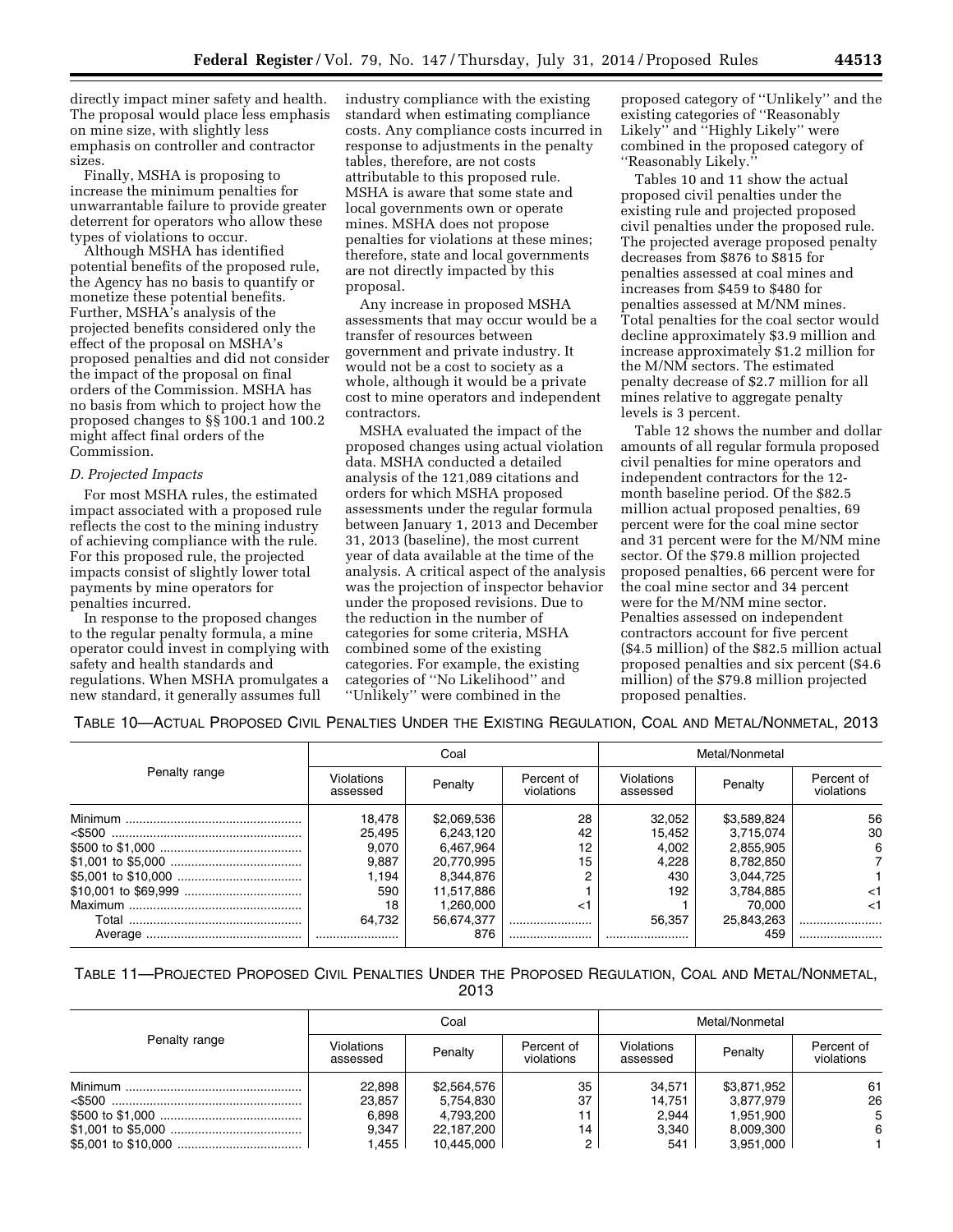# TABLE 11—PROJECTED PROPOSED CIVIL PENALTIES UNDER THE PROPOSED REGULATION, COAL AND METAL/NONMETAL, 2013—Continued

| Penalty range | Coal                          |                      |                          | Metal/Nonmetal                |                     |                          |
|---------------|-------------------------------|----------------------|--------------------------|-------------------------------|---------------------|--------------------------|
|               | <b>Violations</b><br>assessed | Penalty              | Percent of<br>violations | <b>Violations</b><br>assessed | Penalty             | Percent of<br>violations |
|               | 274                           | 6,820,000<br>210.000 | <`<br>$\leq$             | 209                           | 5,300,000<br>70.000 | <1<br><1                 |
| Total         | 64,732                        | 52,774,806           |                          | 56,357                        | 27,032,131          |                          |
|               |                               | 815                  |                          |                               | 480                 |                          |

| TABLE 12-ACTUAL AND PROJECTED PROPOSED CIVIL PENALTIES UNDER THE EXISTING AND PROPOSED REGULATIONS. |  |  |  |  |  |  |  |  |
|-----------------------------------------------------------------------------------------------------|--|--|--|--|--|--|--|--|
| <b>ALL MINES</b>                                                                                    |  |  |  |  |  |  |  |  |

| Penalty range | Total actual civil penalties<br>proposed (2013) |                                        |                          | Total projected civil penalties proposed based<br>on 2013 violations |                                        |                          |
|---------------|-------------------------------------------------|----------------------------------------|--------------------------|----------------------------------------------------------------------|----------------------------------------|--------------------------|
|               | Violations<br>assessed                          | Penalty<br>proposed                    | Percent of<br>violations | Violations<br>assessed                                               | Projected<br>penalty                   | Percent of<br>violations |
|               | 50,530<br>40.947<br>13.072                      | \$5,659,360<br>9.958.194<br>9,323,869  | 42<br>34<br>11           | 57,469<br>38.608<br>9,842                                            | \$6,436,528<br>9.632.809<br>6,745,100  | 47<br>32<br>8            |
|               | 14.115<br>1,624<br>782                          | 29,553,845<br>11,389,601<br>15.302.771 | 12                       | 12,687<br>1,996<br>483                                               | 30.196.500<br>14.396.000<br>12.120.000 | 10<br>2<br><1            |
|               | 19<br>121.089                                   | 1.330.000<br>82.517.640                | <1                       | 4<br>121.089                                                         | 280,000<br>79.806.937                  | <1                       |
| Average       |                                                 | 681                                    |                          |                                                                      | 659                                    |                          |

#### **VI. Feasibility**

MSHA has concluded that the proposed revisions to part 100 civil penalties are technologically and economically feasible. Because the proposed rule is not technology-forcing, MSHA concludes that the rule is technologically feasible. MSHA has traditionally used a revenue screening test—whether the yearly impacts of a regulation are less than one percent of revenues—to establish presumptively that the regulation is economically feasible for the mining community. Because the proposed rule is projected to decrease the proposed penalty amounts by approximately \$2.7 million on an industry with estimated annual revenues of \$114.5 billion, MSHA concludes that the proposed rule would be economically feasible for the mining industry.

#### **VII. Regulatory Flexibility Act and Small Business Regulatory Enforcement Fairness Act (SBREFA)**

Pursuant to the Regulatory Flexibility Act (RFA) of 1980, as amended by the Small Business Regulatory Enforcement Fairness Act (SBREFA), MSHA has analyzed the compliance cost impact of the proposed rule on small entities. Based on that analysis, MSHA certifies that the proposed rule would not have

a significant economic impact on a substantial number of small entities in terms of compliance costs. Therefore, the Agency is not required to develop an initial regulatory flexibility analysis.

The factual basis for this certification is presented below.

#### *A. Definition of a Small Mine*

Under the RFA, in analyzing the impact of a rule on small entities, MSHA must use the Small Business Administration's (SBA's) definition for a small entity, or after consultation with the SBA Office of Advocacy, establish an alternative definition for the mining industry by publishing that definition in the **Federal Register** for notice and comment. MSHA has not established an alternative definition, and is required to use SBA's definition. The SBA defines a small entity in the mining industry as an establishment with 500 or fewer employees.

MSHA has also examined the impact of the proposed rule on mines with fewer than 20 employees, which MSHA and the mining community have traditionally referred to as ''small mines.'' These small mines differ from larger mines not only in the number of employees, but also in economies of scale in material produced, in the type and amount of production equipment,

and in supply inventory. Therefore, their costs of complying with MSHA's rules and the impact of the Agency's rules on them will also tend to be different.

This analysis complies with the requirements of the RFA for an analysis of the impact on small entities while continuing MSHA's traditional definition of ''small mines.''

#### *B. Factual Basis for Certification*

MSHA initially evaluates the impacts on small entities by comparing the estimated compliance costs of a rule for small entities in the sector affected by the rule to the estimated revenues for the affected sector. When estimated compliance costs are less than one percent of the estimated revenues, the Agency believes it is generally appropriate to conclude that there is no significant economic impact on a substantial number of small entities. When estimated compliance costs exceed one percent of revenues, MSHA investigates whether further analysis is required.

Under the existing rule, proposed assessments on mines with 1 to 500 employees amount to 85 percent of total proposed assessments. Under the proposal, MSHA projects that total penalties would remain basically the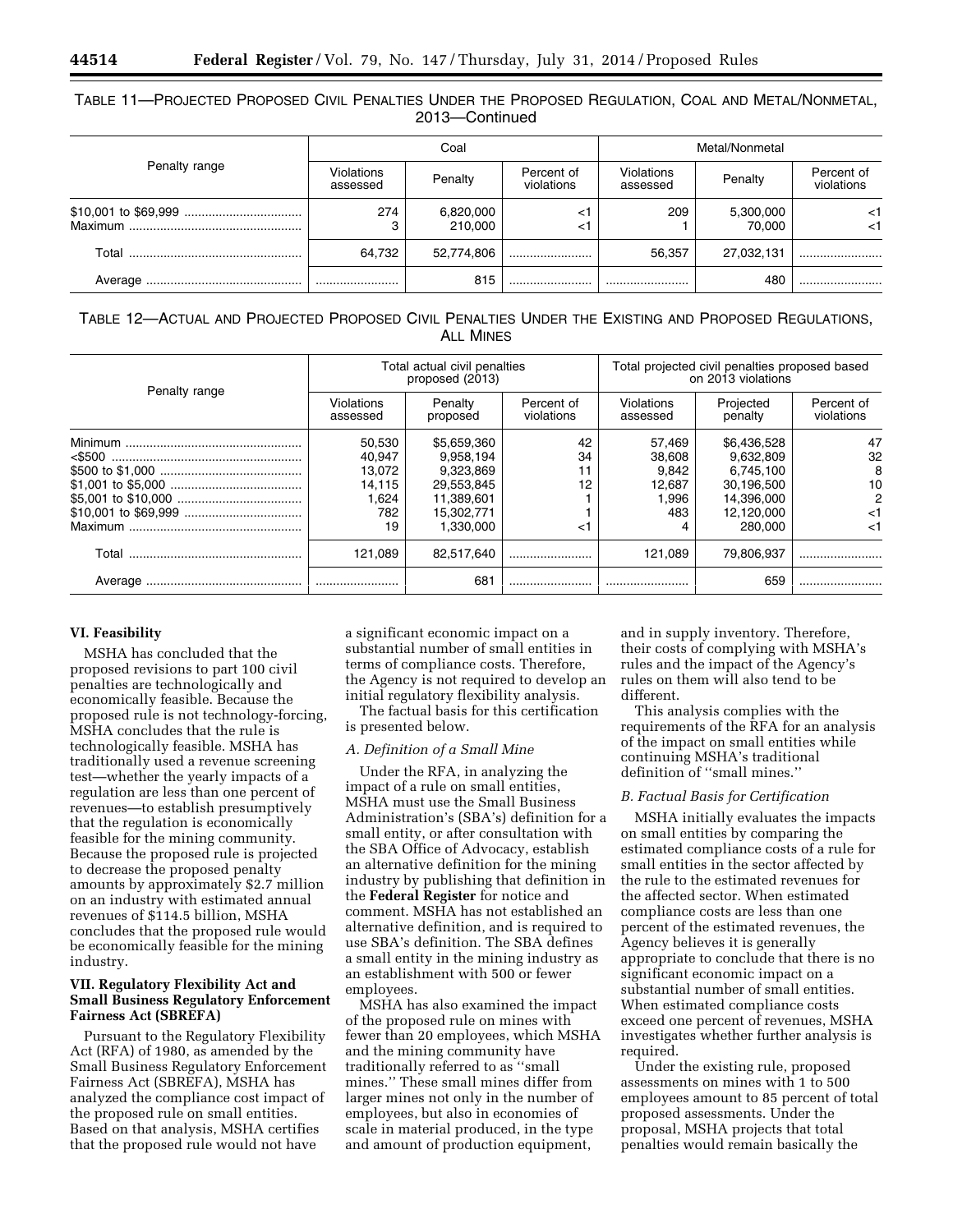same as under the existing rule. As shown in Table 13 of this preamble, MSHA projects that proposed penalties at mines with 1 to 500 employees would decrease under the proposed rule by \$1.6 million. Proposed penalties at

mines with 1 to 19 employees are projected to decrease by \$0.2 million.

# TABLE 13—PROJECTED CHANGE IN PROPOSED PENALTIES UNDER THE PROPOSED RULE, AND THE PERCENT OF TOTAL PROJECTED PENALTY AMOUNT

| Size of mine<br>(# employees) | Projected<br>impact<br>(\$ million) | Percent of<br>total<br>projected<br>penalty<br>amount | 2013 Revenue<br>(\$ million) | Projected<br>impact as a<br>percentage<br>of revenue |
|-------------------------------|-------------------------------------|-------------------------------------------------------|------------------------------|------------------------------------------------------|
| <b>M/NM Mines</b>             |                                     |                                                       |                              |                                                      |
|                               | $-$ \$1.8<br>0.7                    | 26<br>81                                              | \$16,803<br>\$56,233         | N/A<br>< 0.1                                         |
| <b>Coal Mines</b>             |                                     |                                                       |                              |                                                      |
|                               | 1.6<br>$-2.3$                       | 88                                                    | 603<br>25,524                | <1<br>N/A                                            |
| <b>All Mines</b>              |                                     |                                                       |                              |                                                      |
|                               | $-0.2$<br>$-1.6$                    | 16<br>86                                              | 17,405<br>81,757             | N/A<br>N/A                                           |

N/A—Not Applicable.

MSHA projects that proposed penalties at M/NM mines with 1 to 500 employees would increase by \$0.7 million under this proposed rule, which rounds to zero percent of 2013 annual revenue. Proposed penalties at M/NM mines with 1 to 19 employees are projected to decrease by \$1.8 million. This is due in part to proposed § 100.3(c)(1), which would assign zero violation history points when a mine has 10 or fewer inspection days over the preceding 15-month period.

MSHA projects that proposed penalties at coal mines with 1 to 500 employees would decrease by \$2.3 million under this proposed rule. Projected proposed penalties at coal mines with 1 to 19 employees represent 11 percent of total projected penalties for coal mines. The projected impact on the 991 small coal mines with 1 to 19 employees would increase proposed penalties by \$1.6 million or about \$1,600 per mine. This represents <1 percent (about 0.27 percent) of 2013 annual revenue for these small coal mines.

MSHA historically identifies mine size based on employment at the mine. Some mines with fewer than 19 employees are controlled by much larger entities. MSHA estimates that 252 or 24 percent of the small mines where MSHA proposed civil penalties for citations/orders in 2013 were controlled by entities with more than 500 employees. The 252 small coal mines would see an increase of \$808,000 in penalties under the proposed rule, or 41

percent of the \$1.6 million penalties assessed on all small coal mines.

MSHA issued 8,752 citations/orders to independent contractors in 2013. MSHA estimates that independent contractors would see an increase in penalties from \$4.5 million to \$4.6 million as a result of the proposed rule.

Accordingly, MSHA certifies that the proposed rule would not have a significant economic impact on a substantial number of small entities.

#### **VIII. Paperwork Reduction Act of 1995**

This proposed rule contains no additional information collections subject to review by OMB under the Paperwork Reduction Act. MSHA Form 7000–3 is solely used by MSHA's personnel as part of the Agency's enforcement activities. Any burden associated with the form is not subject to the Paperwork Reduction Act.

#### **IX. Other Regulatory Considerations**

#### *A. The Unfunded Mandates Reform Act of 1995*

MSHA has reviewed the proposed rule under the Unfunded Mandates Reform Act of 1995 (2 U.S.C. 1501 *et seq.*). MSHA has determined that this proposed rule would not include any federal mandate that may result in increased expenditures by state, local, or tribal governments; nor would it increase private sector expenditures by more than \$100 million, adjusted for inflation, in any one year or significantly or uniquely affect small governmental jurisdictions. Accordingly, the Unfunded Mandates

Reform Act of 1995 requires no further Agency action or analysis.

MSHA is aware that some state and local governments own or operate mines. MSHA does not propose penalties for violations at these mines; therefore, state and local governments are not directly impacted by this proposal.

#### *B. Executive Order 13132: Federalism*

This proposed rule would not have ''federalism implications'' because it would not ''have substantial direct effects on the States, on the relationship between the national government and the States, or on the distribution of power and responsibilities among the various levels of government.'' Accordingly, under E.O. 13132, no further Agency action or analysis is required.

#### *C. The Treasury and General Government Appropriations Act of 1999: Assessment of Federal Regulations and Policies on Families*

Section 654 of the Treasury and General Government Appropriations Act of 1999 (5 U.S.C. 601 note) requires agencies to assess the impact of Agency action on family well-being. MSHA has determined that this proposed rule would have no effect on family stability or safety, marital commitment, parental rights and authority, or income or poverty of families and children. This proposed rule impacts only the mining industry. Accordingly, MSHA certifies that this proposed rule would not impact family well-being.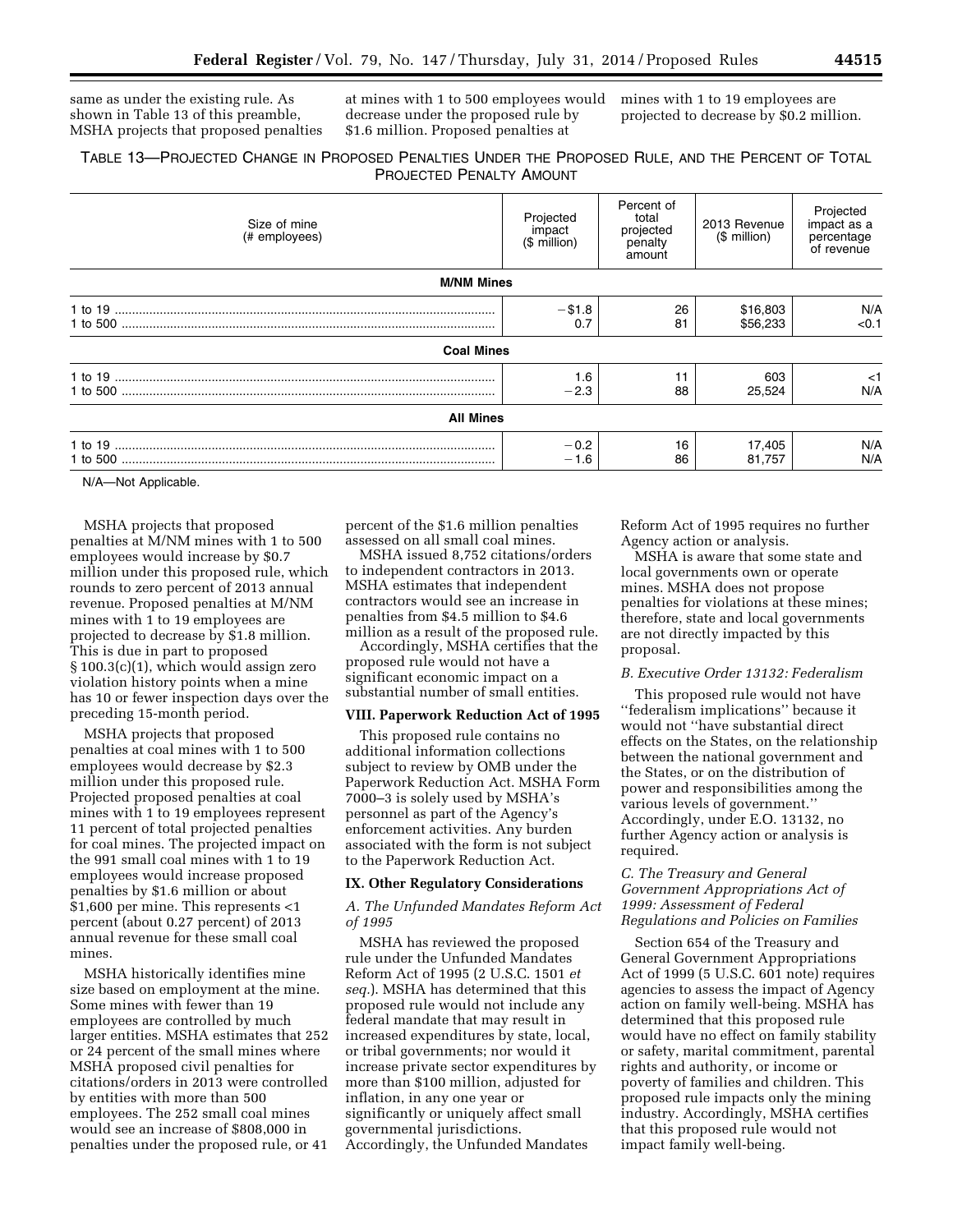## *D. Executive Order 12630: Government Actions and Interference With Constitutionally Protected Property Rights*

The proposed rule would not implement a policy with takings implications. Accordingly, under E.O. 12630, no further Agency action or analysis is required.

## *E. Executive Order 12988: Civil Justice Reform*

This proposed rule was written to provide a clear legal standard for affected conduct and was carefully reviewed to eliminate drafting errors and ambiguities, so as to minimize litigation and undue burden on the Federal court system. Accordingly, this proposed rule would meet the applicable standards provided in § 3 of E.O. 12988, Civil Justice Reform.

## *F. Executive Order 13045: Protection of Children From Environmental Health Risks and Safety Risks*

This proposed rule would have no adverse impact on children. Accordingly, under E.O. 13045, no further Agency action or analysis is required.

#### *G. Executive Order 13175: Consultation and Coordination With Indian Tribal Governments*

This proposed rule would not have ''tribal implications'' because it would not ''have substantial direct effects on one or more Indian tribes, on the relationship between the Federal government and Indian tribes, or on the distribution of power and responsibilities between the Federal government and Indian tribes.'' Accordingly, under E.O. 13175, no further Agency action or analysis is required.

#### *H. Executive Order 13211: Actions Concerning Regulations That Significantly Affect Energy Supply, Distribution, or Use*

Executive Order 13211 requires agencies to publish a statement of energy effects when a rule has a significant energy action (i.e., it adversely affects energy supply, distribution, or use). MSHA has reviewed this proposed rule for its energy effects because the proposed rule applies to the coal mining sector. Because this proposed rule would result in a reduction in expenditures by the coal mining industry, MSHA has concluded that it is not a significant energy action because it is not likely to have a significant adverse effect on the supply, distribution, or use of energy. Accordingly, under this analysis, no

further Agency action or analysis is required.

#### *I. Executive Order 13272: Proper Consideration of Small Entities in Agency Rulemaking*

MSHA has reviewed the proposed rule to assess and take appropriate account of its potential impact on small businesses, small governmental jurisdictions, and small organizations. MSHA has determined and certified that the proposed rule would not have a significant economic impact on a substantial number of small entities.

# **List of Subjects in 30 CFR Part 100**

Mine safety and health, Penalties.

# Dated: July 25, 2014.

# **Joseph A. Main,**

*Assistant Secretary of Labor for Mine Safety and Health.* 

For the reasons set out in the preamble and under the authority of the Federal Mine Safety and Health Act of 1977, as amended, MSHA is proposing to amend chapter I of title 30, part 100 of the Code of Federal Regulations as follows:

#### **PART 100—CRITERIA AND PROCEDURES FOR ASSESSMENT OF CIVIL PENALTIES**

■ 1. The authority citation for part 100 continues to read as follows:

**Authority:** 30 U.S.C. 815, 820, 957.

■ 2. Revise the heading for part 100 to read as set forth above.

 $\blacksquare$  3. In § 100.3, revise paragraphs (b), (c), (d), (e), (g), and (h) to read as follows:

#### **§ 100.3 Determination of penalty amount; regular assessment.**

\* \* \* \* \* (b) *The appropriateness of the penalty to the size of the business of the operator charged.* The appropriateness of the penalty to the size of the mine operator's business is calculated by using both the size of the mine cited and the size of the mine's controlling entity. The size of coal mines and their controlling entities is measured by coal production. The size of metal and nonmetal mines and their controlling entities is measured by hours worked. The size of independent contractors is measured by the total hours worked at all mines. Penalty points for size are assigned based on Tables I through V of this section. As used in these tables, the term ''annual tonnage'' means tons of coal produced by the mine in the previous calendar year and ''annual hours worked'' means total hours worked by all employees at the mine in the previous calendar year. In cases

where a full year of data is not available, the coal produced or hours worked is prorated to an annual basis. This criterion accounts for a maximum of 8 penalty points.

# TABLE I—SIZE OF COAL MINE

| Annual tonnage of mine                        | Penalty<br>points |
|-----------------------------------------------|-------------------|
| >50,000 to 500,000<br>$>500.000$ to 1.000.000 |                   |

# TABLE II—SIZE OF CONTROLLING ENTITY—COAL MINE

| Annual tonnage                               | Penalty<br>points |
|----------------------------------------------|-------------------|
| >200,000 to 700,000<br>>700,000 to 3,000,000 | з                 |

# TABLE III—SIZE OF METAL/NONMETAL MINE

| Annual hours worked at mine                                             | Penalty<br>points |
|-------------------------------------------------------------------------|-------------------|
| $>5.000$ to 200.000<br>>200,000 to 1,500,000<br>>1,500,000 to 3,000,000 | з                 |

# TABLE IV—SIZE OF CONTROLLING ENTITY—METAL/NONMETAL MINE

| Annual hours worked                                                    | Penalty<br>points |
|------------------------------------------------------------------------|-------------------|
| >50,000 to 300,000<br>>300,000 to 2,000,000<br>>2,000,000 to 5,000,000 | з                 |

# TABLE V—SIZE OF INDEPENDENT **CONTRACTOR**

| Annual hours worked at all mines                                                                                                                        | Penalty<br>points     |
|---------------------------------------------------------------------------------------------------------------------------------------------------------|-----------------------|
| >5.000 to 10,000<br>>10,000 to 30,000<br>>30,000 to 70,000<br>>70,000 to 200,000<br>>200,000 to 500,000<br>>500,000 to 700,000<br>>700,000 to 1,000,000 | 2<br>з<br>4<br>5<br>6 |
|                                                                                                                                                         |                       |

(c) *History of previous violations.* An operator's history of previous violations is based on both the total number of violations and the number of repeat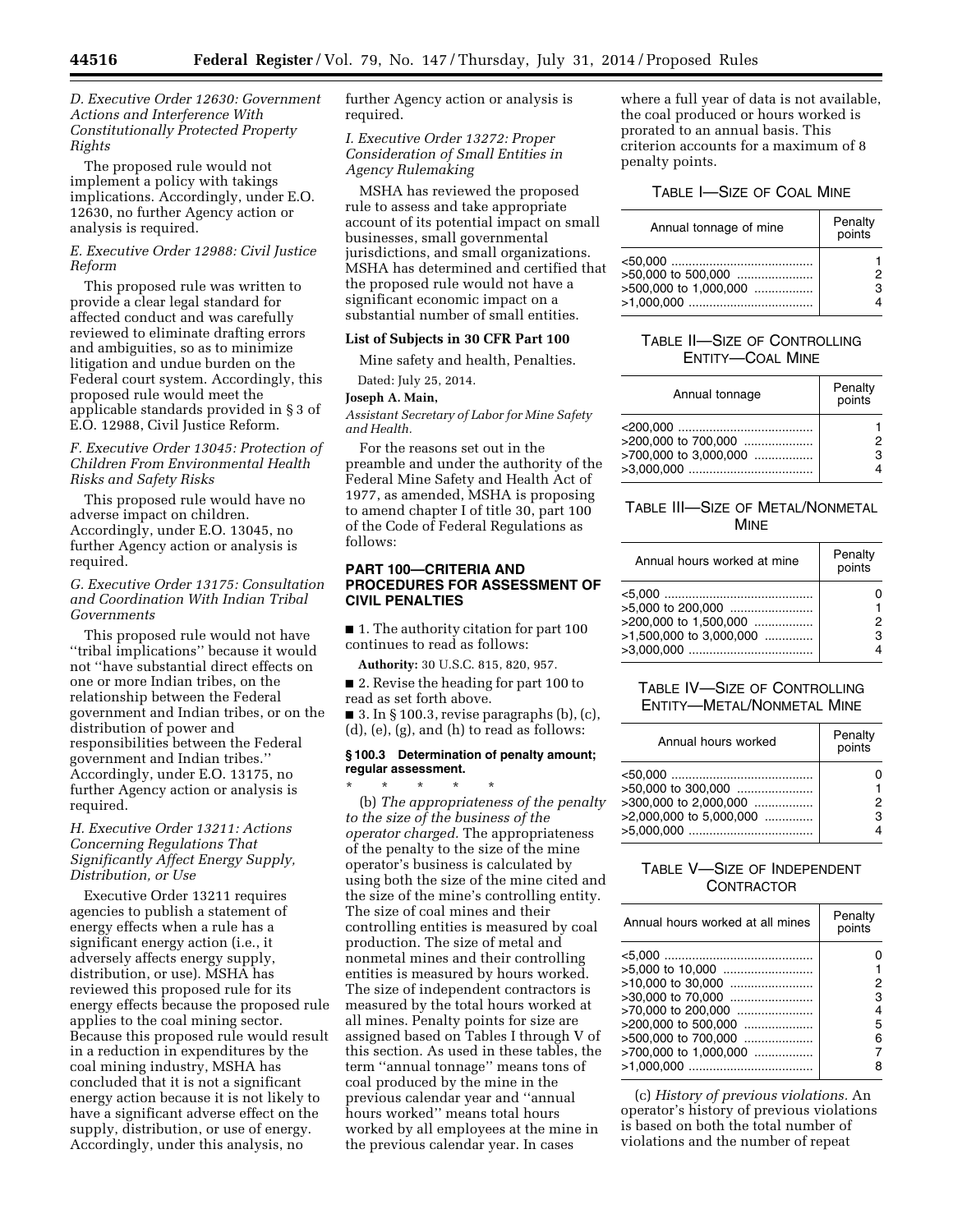violations of the same citable provision of a standard in the 15-month period preceding the occurrence date of the violation being assessed. Only assessed violations that have become final orders of the Federal Mine Safety and Health Review Commission will be included in determining an operator's violation history.

(1) *Total number of violations.* For mine operators, penalty points are assigned for violations per inspection day based on Table VI of this section. Penalty points are not assigned for mines with fewer than 10 violations or 10 or fewer inspection days in the specified history period. For independent contractors, penalty points are assigned for the total number of violations at all mines based on Table VII of this section. Penalty points are not assigned for independent contractors with fewer than six violations in the specified history period. This aspect of the history criterion accounts for a maximum of 16 penalty points.

# TABLE VI—HISTORY OF PREVIOUS VIOLATIONS—MINE OPERATORS

| Overall history: Violations per<br>inspection day | Penalty<br>points |
|---------------------------------------------------|-------------------|
|                                                   |                   |
|                                                   | 2                 |
| $>0.5$ to 0.7                                     | 5                 |
| $>0.7$ to 0.9                                     | 8                 |
|                                                   | 10                |
|                                                   | 11                |
| $>1.3$ to 1.5                                     | 12                |
| $>1.5$ to 1.7                                     | 13                |
| $>1.7$ to 1.9                                     | 14                |
|                                                   | 15                |
| >21                                               | 16                |

# TABLE VII—HISTORY OF PREVIOUS VIOLATIONS—INDEPENDENT CON-**TRACTORS**

| Overall history: Total violations at<br>all mines | Penalty<br>points |
|---------------------------------------------------|-------------------|
| 0 to 5                                            | n                 |
| 6 to 7                                            |                   |
| 8 to 9                                            | 2                 |
| 10 to 11                                          | 3                 |
| 12 to 13                                          | 4                 |
| 14 to 15                                          | 5                 |
| 16 to 17                                          | 6                 |
| 18 to 19                                          | 7                 |
| 20 to 21                                          | 8                 |
| 22 to 23                                          | 9                 |
| 24                                                | 10                |
| 25                                                | 11                |
| 26                                                | 12                |
| 27                                                | 13                |
| 28                                                | 14                |
| 29<br>.                                           | 15                |
| >29<br>.                                          | 16                |
|                                                   |                   |

(2) *Repeat violations of the same standard.* This section applies only after an operator has a minimum of 10 violations and more than 10 inspection days or an independent contractor has a minimum of six violations in the specified history period. Repeat violation history is based on the number of violations of the same citable provision of a standard. For coal and metal and nonmetal mine operators with a minimum of six repeat violations, penalty points are assigned for the number of repeat violations per inspection day (RPID) based on Table VIII of this section. For independent contractors, penalty points are assigned for the number of repeat violations at all mines based on Table IX of this section. This aspect of the history criterion accounts for a maximum of 10 penalty points.

TABLE VIII—HISTORY OF PREVIOUS VIOLATIONS—REPEAT VIOLATIONS FOR COAL AND METAL/NONMETAL OPERATORS WITH A MINIMUM OF SIX REPEAT VIOLATIONS

| Number of repeat violations per<br>inspection day                                                                        | Penalty<br>points      |
|--------------------------------------------------------------------------------------------------------------------------|------------------------|
| < 0.01<br>$>0.02$ to 0.03<br>$>0.03$ to 0.05<br>$>0.05$ to 0.08<br>$>0.08$ to 0.12<br>$>0.12$ to 0.16<br>$>0.16$ to 0.20 | 2<br>з<br>4<br>5<br>่ค |
| >0.5                                                                                                                     | я<br>я                 |

TABLE IX—HISTORY OF PREVIOUS VIOLATIONS—REPEAT VIOLATIONS FOR INDEPENDENT CONTRACTORS

| Number of repeat violations at all<br>mines | Penalty<br>points |
|---------------------------------------------|-------------------|
| $<$ 6                                       |                   |
| 6                                           |                   |
| 7                                           | 2                 |
| я                                           | з                 |
| я                                           |                   |
| 10                                          | 5                 |
| 11                                          | ่ค                |
| 12                                          |                   |
| 13                                          |                   |
| 14                                          | g                 |
| >14                                         | n                 |

(d) *Negligence.* Negligence is conduct, either by commission or omission, which falls below a standard of care established under the Mine Act to protect miners against the risks of harm. Under the Mine Act, a mine operator is required to be on the alert for conditions and practices in the mine that affect the

safety or health of miners and to take steps necessary to correct or prevent hazardous conditions or practices. The failure of a mine operator to exercise a high standard of care constitutes negligence. The negligence criterion assigns penalty points for the degree to which the operator failed to exercise a high standard of care based on conduct evaluated according to Table X of this section. This criterion accounts for a maximum of 30 penalty points.

#### TABLE X—NEGLIGENCE

| Standard of care                                                                                   | Penalty<br>points |
|----------------------------------------------------------------------------------------------------|-------------------|
| Not Negligent: (The operator ex-<br>ercised diligence and could not<br>have known of the violative |                   |
| condition or practice.)                                                                            |                   |
| Negligent: (The operator knew or                                                                   |                   |
| should have known of the viola-                                                                    |                   |
| tive condition or practice.)                                                                       | 15                |
| Reckless Disregard: (The oper-                                                                     |                   |
| ator displayed conduct which                                                                       |                   |
| exhibits the absence of the                                                                        |                   |
| slightest degree of care.)                                                                         |                   |

(e) *Gravity.* Gravity is an evaluation of the seriousness of the violation. Gravity is determined by the likelihood of the occurrence of the event against which a standard is directed; the severity of the illness or injury if the event has occurred or were to occur; and whether or not persons are potentially affected if the event has occurred or were to occur. The gravity criterion assigns penalty points based on Tables XI through XIII of this section. This criterion accounts for a maximum of 36 penalty points.

# TABLE XI—GRAVITY: LIKELIHOOD

| Likelihood of occurrence                                                                                                                    | Penalty<br>points |
|---------------------------------------------------------------------------------------------------------------------------------------------|-------------------|
| Unlikely: (Condition or practice<br>cited has little or no likelihood<br>of causing an event that could<br>result in an injury or illness.) |                   |
| Reasonably Likely: (Condition or<br>practice cited is likely to cause<br>an event that could result in an                                   |                   |
| injury or illness.)<br>Occurred: (Condition or practice<br>cited has caused an event that<br>has resulted or could have re-                 | 14                |
| sulted in an injury or illness.)                                                                                                            |                   |

# TABLE XII—GRAVITY: SEVERITY

| Severity of injury or illness if the<br>event has occurred or were to<br>OCCUL                                                    | Penalty<br>points |
|-----------------------------------------------------------------------------------------------------------------------------------|-------------------|
| No lost work days: (All occupa-<br>tional injuries and illnesses as<br>defined in 30 CFR Part 50 ex-<br>cept those listed below.) |                   |